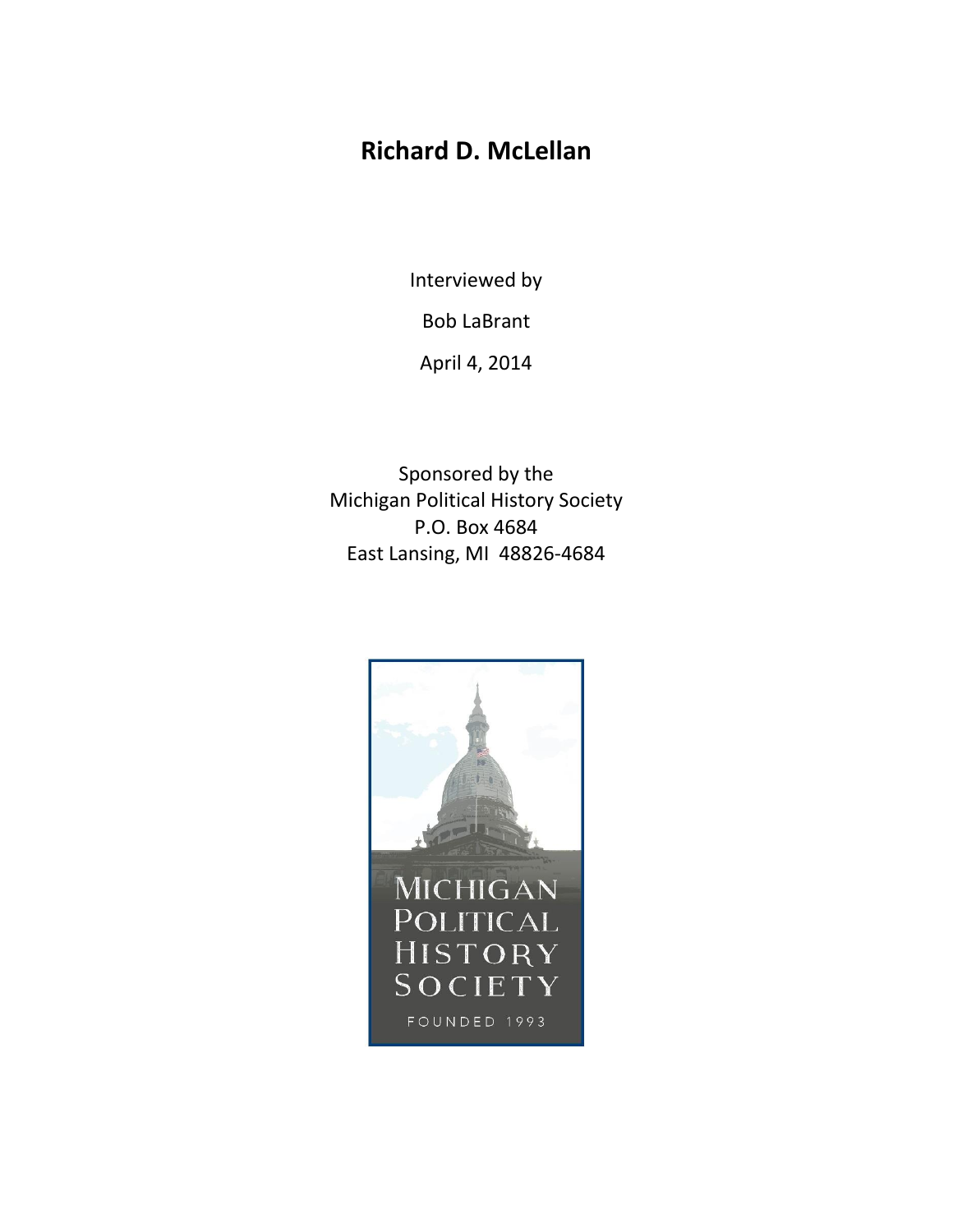- Bob LaBrant This conversation is part of the **James J. Blanchard Living Library of Michigan Political History**, a project of the **Michigan Political History Society**. I'm Bob LaBrant, a past president of the **Michigan Political History Society** and I'm here today to talk to Richard McLellan. Richard, since 1960, has been an active participant on the Michigan political scene. Richard, why don't we start out and just give us a little bit of biographical data as far as when you were born and a little bit about your folks.
- Richard McLellan Well I'm about to be 72, so I was born in 1942. When I was two, my mother took her new-born baby, my brother, and my older brother, and we went to Hawaii on a troop ship. We were one of the first groups of civilians to go back to Hawaii during the war. So I mention I was in Hawaii during the war and people say, "What war?" these days. I lived in Illinois, Hawaii, came back to Indiana, moved to Mexico for about six months, four months I guess. Then we went to Westfield New York and finally to Michigan. My father worked in the food industry, so he would travel around a lot. So I lived in eleven houses by the time I was in fifth grade. We settled in Paw Paw Michigan, and I went from fifth grade through high school in Paw Paw, where I really started being more politically active, I guess you would say, or active in policy issues. And then went to Michigan State on a journalism scholarship paid for by the Kalamazoo Gazette, all four years.
- Bob LaBrant Now how did you get that scholarship?
- Richard McLellan I was active. I was editor of the yearbook and the school newspaper. And I had a very good journalism teacher that really mentored me and got me involved in writing and reporting and I thought I was going to become a reporter.
- Bob LaBrant Now I also understand that you had an offer to go to the University of Michigan?
- Richard McLellan I did. I had a Regents Scholarship too but I forgot to accept it. I thought I could just decide the last week which one I was going to accept. I didn't quite realize the significance of that, so I ended up with two scholarships, one from the Kalamazoo Gazette and one from Michigan State. So that's how I was able to pay for room and board as well as the tuition.
- Bob LaBrant So, you initially went to Michigan State to be a journalism major?
- Richard McLellan Right, I was a journalism major for about a year and then I didn't think that was sophisticated enough and I moved to Communication Science, until they told me I had to do statistics, and I said, "No, no, no. I do words, I don't do numbers." So, I was embarrassed to go back to journalism so I went into advertising, where my advisor put me in Honors College, where I could take anything I wanted; the theory being you would take more advanced courses. I simply took anything that started after ten and before three. So I took a lot of interesting courses like canoeing, communism, History of the Caribbean Islands, are the main three that come to mind. I always think of those as my… and of course I had no practical skill when I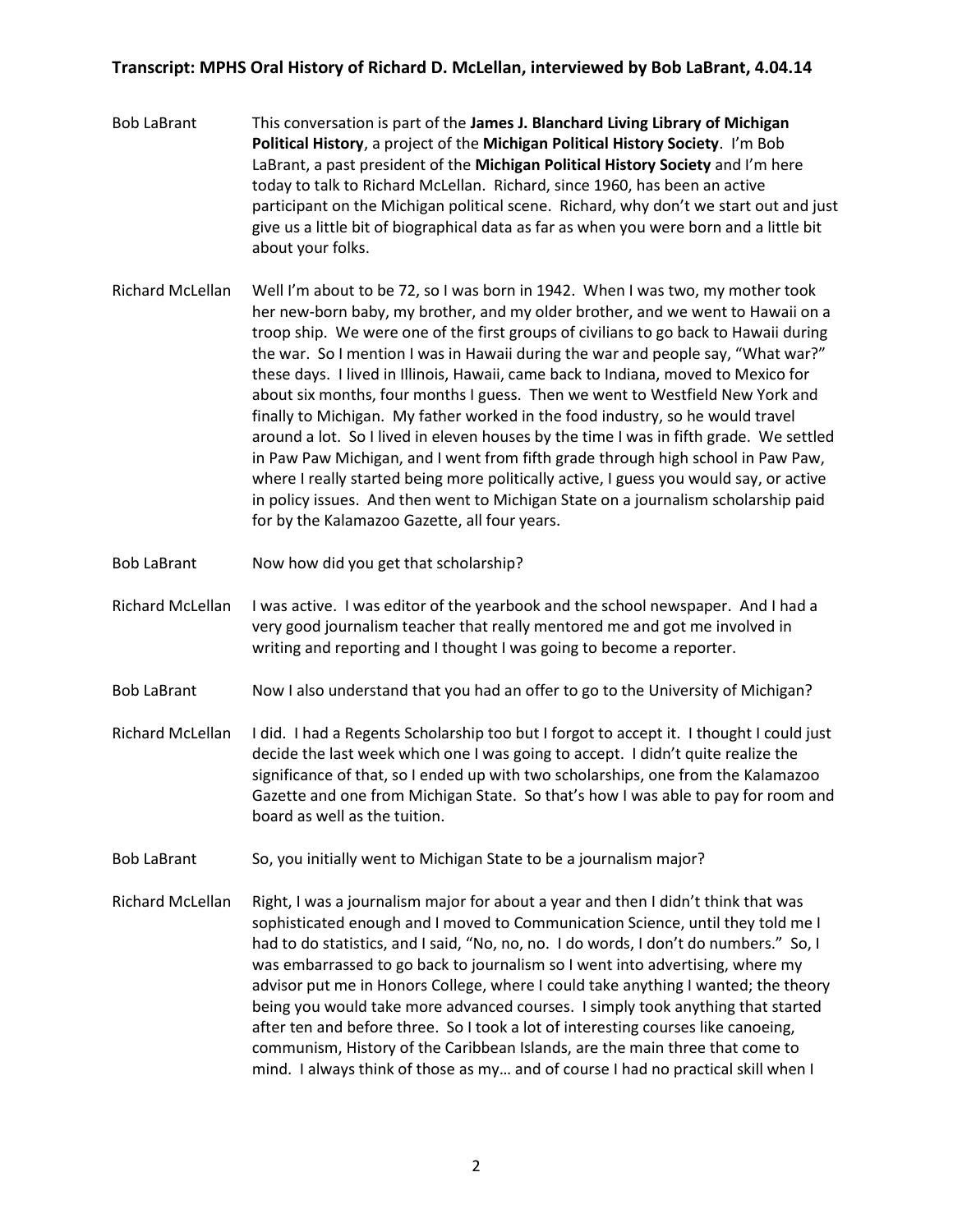graduated then, with an advertising degree and no advertising courses. Law School was the only choice and I went to the University of Michigan Law School.

- Bob LaBrant At Michigan State University you met Peter McPherson and he recruited you into the Young Republicans. Is that right?
- Richard McLellan About 1960. I remember Peter was a year or two older than me, so he got me involved and then quickly got me involved in the Romney volunteers, Chairman of the Romney Volunteers for Michigan. I think he saw me as somebody they could, you know, use for political kinds of activities.
- Bob LaBrant So, what sort of things would you do in that '62 campaign?
- Richard McLellan I remember I had lunch with George Romney at the Michigan Michigan State game. It was a campaign event, so I thought I was going to have a nice lunch with him at the union. And it was about eight minutes that Romney was there and they took the pictures and he was off, but I did have lunch with George Romney that time. And we did the usual campaign things. The other thing, to show what a geek I was, the next year I was Chairman of Students for Con-Con, when we had to adopt the new constitutional convention. Now I will say, it was kind of hard to recruit for something like the constitutional convention among your average beer-drinking college student, but we helped turn out votes for that. I got involved in the Ingham County Republican operation at that same time, so I pretty much have been involved with Republican Party politics ever since. I went to every national convention from 1960 on.
- Bob LaBrant So you went to Chicago in 1960?
- Richard McLellan Yeah, I went to '60. I went to San Francisco in '64, Miami in '68, '72. I missed the one where Gerald Ford was nominated because I couldn't afford it. Then I've continued to go, sometimes with Gov. Engler, then-Senator Engler. So I've always been active politically.
- Bob LaBrant Back on that April vote in 1963 that adopted the Michigan Constitution by a very narrow margin. I think it was only about 7500 votes and there was a statewide recount. But at least in your career, your analysis of the Michigan Constitution has probably been one of the major areas of your law practice hasn't it?
- Richard McLellan Yeah, well I got a job working for then-Lieutenant Governor Milliken in '65 and the new constitution was being implemented and he asked me to do a study of all the executive branch agencies during the summer, because he wanted to write a book on the new structure of state government. So I had an opportunity to learn a lot of what's in the constitution, but more importantly what was in the Executive Organization Act that created the structure of government. And that's paid off for years because I actually know the history of how these departments came into force, and used it in my practice and used it with governors, and particularly the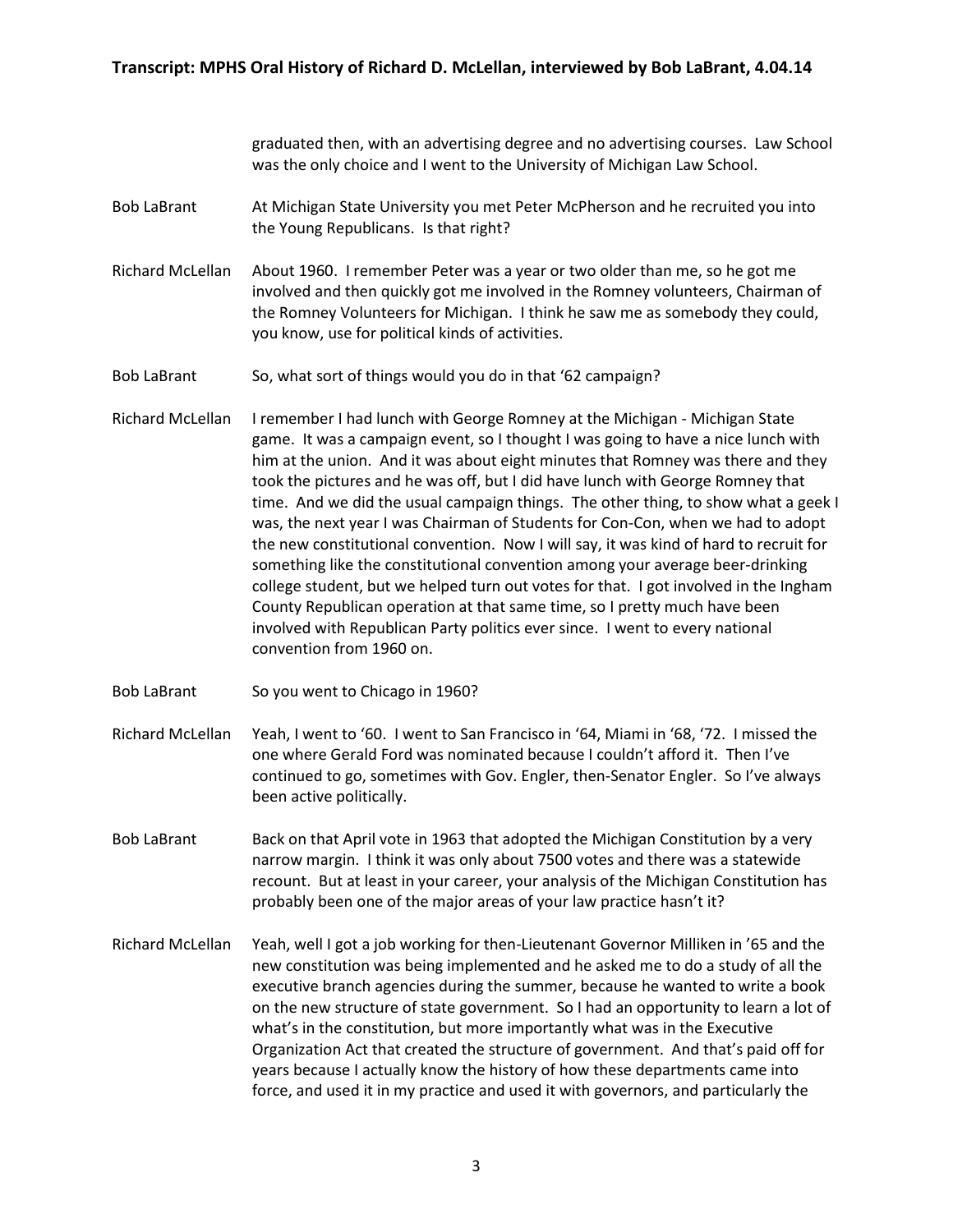governor's power to reorganize. It was something I learned on my own back then working for the lieutenant governor, and then when he became governor – I was on his staff – and I did a memo on the governor's powers under reorganization, which Governor Blanchard used. And when Governor Engler was elected, a Blanchard official brought me that same memo that they had found in the archives. So sometimes what you do has a fairly long life and that's what makes public policy interesting.

Bob LaBrant Let's go back to college. Probably one of your first patronage jobs, was to be a janitor at the state Capitol.

- Richard McLellan Janitor jobs were a political plum back then. We made \$100 a week, which would be the equivalent of more than \$600 a week now. They were generally given to the sons of the Speaker of the House of some powerful Democrat or Republican leader, but through a series of incidences, a good friend of mine got fired, because Peter McPherson was a janitor in the Senate and basically was sub-contracted to help do this House janitor's job. Got caught. My friend got fired. Peter got sent back to the Senate and I got the job because we all hung around together. So that's how I could first afford a car and help pay for those last years of school. So, that was my first job in the state Capitol as I frequently tell legislators. And then I eventually went on the lieutenant governor's staff and then I went on the governor's staff. So three different times I've been in the capitol, starting with my very own mop bucket in a closet. Later on it became the ladies restroom. There was no women's restroom for legislators when I started.
- Bob LaBrant I understand that when you were a janitor you used the opportunity to arrange a meeting with Governor Romney about involving student leaders in Michigan politics.
- Richard McLellan Well this was later on when I was in law school, a number of us were Republicans and we recognized that the kind of people that joined the Republican Party, the students, were not the same as the student government types. And we felt that there were a lot of potential leaders there and we should reach out to them. So I called up, and went up and saw the governor. And I said, "We had this idea. We want to have this state-wide conference of student leaders for the Republican Party and to make it work, he would have to come and sponsor it." And he did and he brought the lieutenant governor and that was a very interesting project. It did sort of begin to give me the contacts I needed and then gave me the contact the next summer where I got a job with the lieutenant governor. So that meeting with Governor Romney had some consequences for a long time.
- Bob LaBrant So that lead then to a meeting with Bill Milliken and you had a job with Bill Milliken, what, during the summer as a driver?
- Richard McLellan '65 and '66. During '65, it was not the campaign year, and in '66 I was the driver, and it was the campaign year. I was supposed to go back to law school in August, and John Stahlin, former Senator Stahlin, was going to take over. Well Stahlin was sort of the governor's bag man and very good friend and a former senator. But he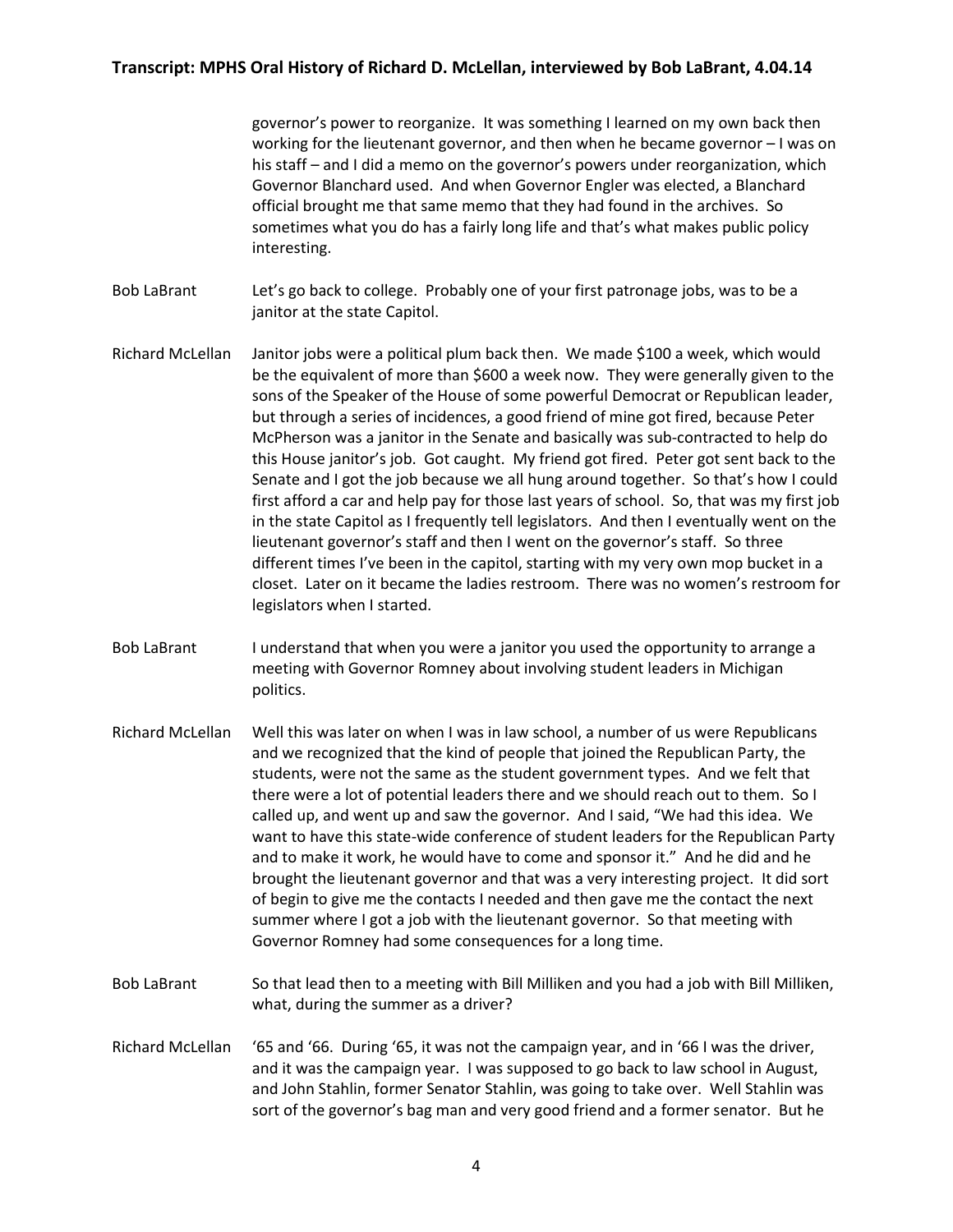decided that he was going to go to Europe or something, and all of a sudden I had to continue to drive, really through the campaign. So I didn't go to law school very much. And, it was my third year…

Bob LaBrant Well let's go back to the first day as a driver for the lieutenant governor. Tell us about that.

Richard McLellan Well, I'm all excited, I have a new job. I'm coming across the street in Lansing and I bumped into the governor's chief of staff and he said, "What are you doing?" And I said, "Well I'm looking for a job for the summer." He said, "Come with me." And we went back and they hired me as a summer intern and driver. So my first assignment was to drive to Kalamazoo where the lieutenant governor was giving a speech to the Regional Boy Scout Conference and all I had to do was drive him there and drive him back. I noticed we were a little low on gas and said, "I'll have to go get gas while he's speaking." But I got so geeked up in watching my new boss give his speech, I forgot and we ran out of gas on the way home. That incident taught me to keep the gas tank full, but it also taught me a lot about Governor Milliken. We sort of rolled up into a parking lot of a car dealership and the lieutenant governor said, "You know my daughter is thinking about buying a car. Let me get out and look and see what they have here while you go get gas." I mean you would have thought he would have yelled at me and said, "What kind of an idiot did we hire as an intern." But he was always a gentlemen and that was an example. And that's why driving all over the state with the lieutenant governor, just he and I, gave me an opportunity to see one politician at work, a person who I continue to have great respect for. He and I perhaps have parted more on some political policy. He's a "Rockefeller Republican" and I'm more conservative on many issues or more libertarian in some respects. But he's a great man and he's one of the three governors I've had the opportunity to work for. He's the only one I ever had a job with. But to work with Gov. Milliken, Gov. Engler, and now Gov. Snyder has been a great thing to make a lawyer who's interested in public policy, have a pretty rewarding career.

- Bob LaBrant Let's go back to your college days because I think during that time you kind of demonstrated that you had a commitment from the beginning, to free speech and the First Amendment. Tell us about your first… you attended a speech by Malcolm X on campus. Is that correct?
- Richard McLellan I did. At the Kiva at MSU, and I still don't know why I went to it. I guess it sounded interesting and it was the first experience I ever had, having grown up in a small town that had a black population that had been there since before the Civil War and you just didn't sense the racial challenges that were really on the horizon in the sixties. But going to that Malcolm X speech and for the first time hearing the kind of racist language from Malcolm X, who of course was from Michigan, formerly Malcolm Little, and the reaction of the black students cheering when he attacked white people. I mean your basic naive northern white person thinks everybody gets along and I began to learn, at Michigan State, the underlying racial tensions that I didn't even know existed. They certainly do when we had people from the suburbs come to Michigan State, the whites and the blacks had very different views of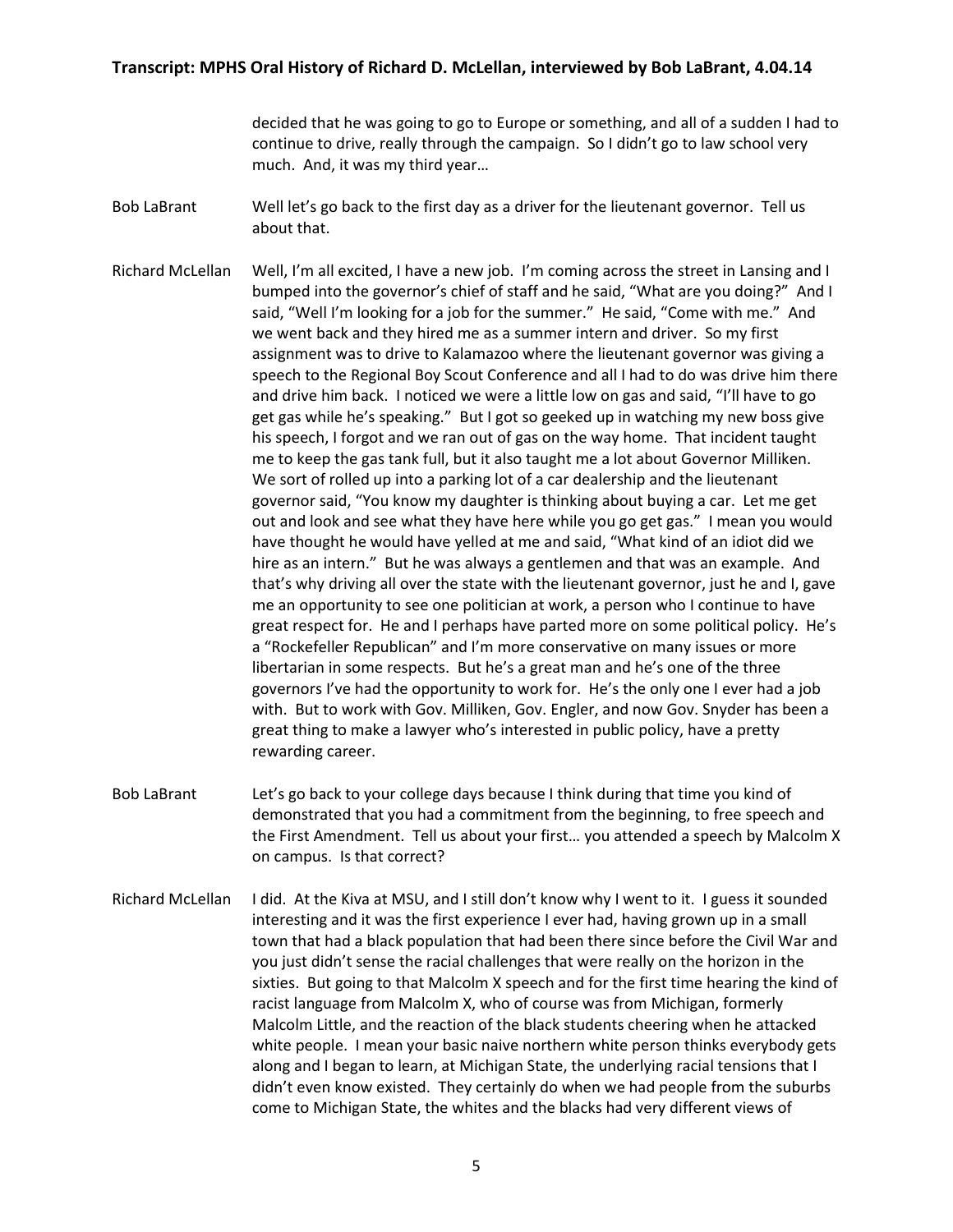things. And, I always believed that this was silly that we had this discrimination. I remember we put on in law school a Republican civil rights conference and brought in Hosea Williams. The governor and lieutenant governor again were there. And I'd be hard-pressed to think that the Republican Party today would have a civil rights conference, but things were different in the sixties. And Republicans played a key role in some of those issues and I was active in some of that.

Bob LaBrant Back on the free speech movement itself on campus. There was an attempt by one group to bring the treasurer of the Communist Party of the United State on campus to speak and he was barred and that offended you.

- Richard McLellan Well yeah, the Young Socialists invited this Communist Party guy and President John Hannah banned him. John Hannah was a great American and at that time communists were illegal, but I felt as a college student, I should be able to listen to anybody I wanted. I've always felt that way. So I called him up at Cowles House at night, the president's residence, and I said, "Well President Hannah, it's your university and you have the right to ban anybody you want, but we're students and we should have the right to hear anybody we want. So we're going to invite him to my college fraternity, in the back yard." And we had four thousand students show up to hear this communist. They probably would have had forty people show up if they'd let him speak at the Young Socialist Club. But because they banned him…
- Bob LaBrant Did you have beer at the fraternity for the speech?

Richard McLellan No, we had no beer. This was a pure political event. One of my fraternity brother's father was head of the Teamsters Union in Battle Creek, and he was a flaming liberal Democrat and I was a Republican, but we both believed in free speech. The next year I was on the cabinet of the student government and they changed the rules that you could speak on campus, but you had to have a permit. Well that still offended us, so they invited "SNIC", the Student Nonviolent Coordinating Committee, the same group did, the Young Socialists. Well we all got together, all the political groups and said, "We refuse to get a permit to let somebody speak politically." And we all then co-sponsored the speech by the Student Nonviolent Coordinating Committee, so every political group had signed up as a sponsor, so they couldn't just go after the Young Socialists, they had to go after all of us, which they did, but I think they realized that the end was near on that kind of "in loco parentis." We were put on quote, "strict disciplinary probation", whatever that meant. They did remove me from the student government council, whatever it was called, but again in the sixties and thereafter, they gave up trying to control speakers and unfortunately now many of those people have taken over the university. Now the socialists and Marxists and so on are now deeply-imbedded in our higher education system, much to my chagrin but, they now keep out conservatives, which is interesting how free speech is something you have to continue to fight for.

Bob LaBrant Now you ran for president of the student body at Michigan State?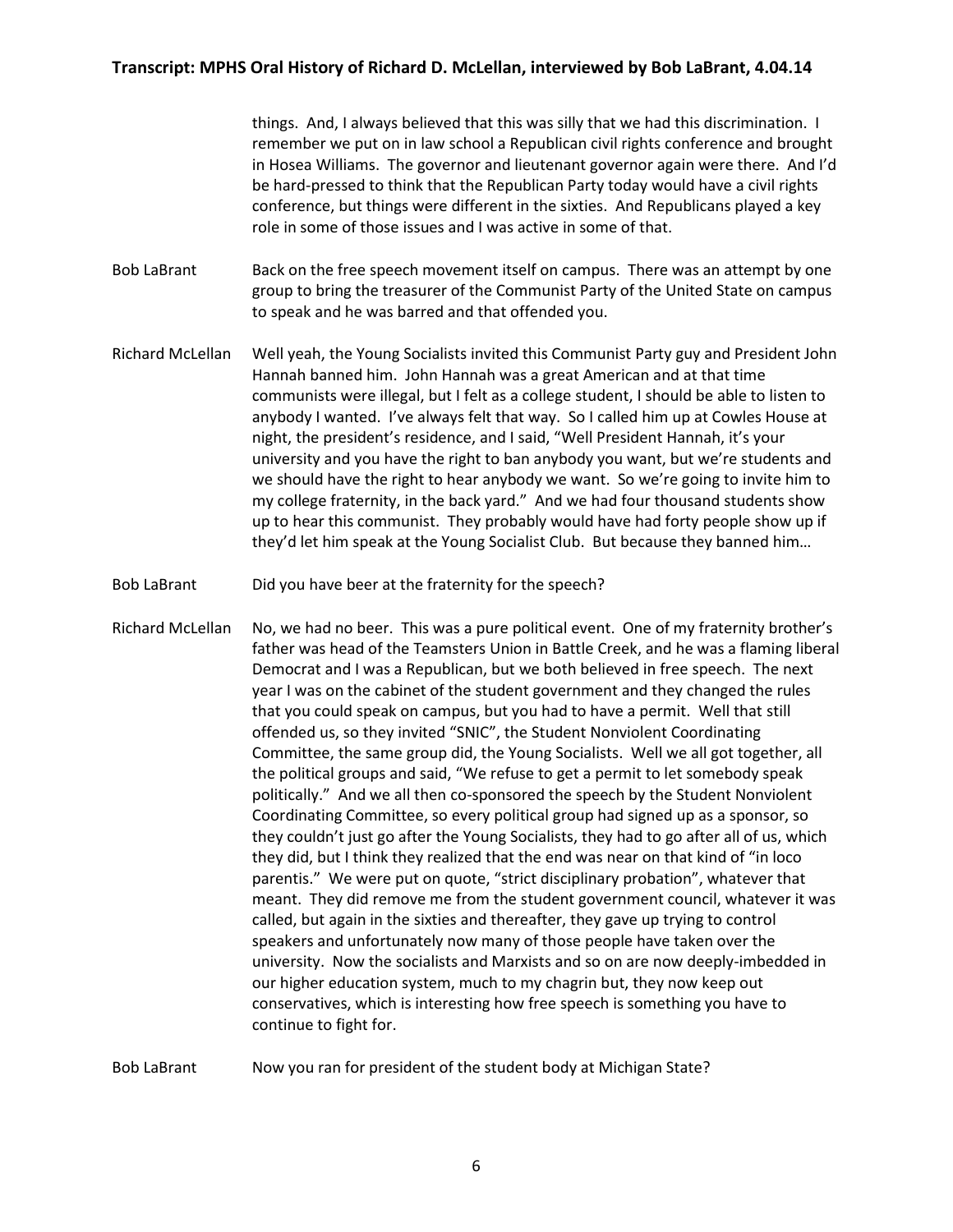- Richard McLellan I did. Peter McPherson sort of ran my campaign. Our theory was that while I was in a fraternity, I was sort of seen as a radical and therefore I could appeal to both the frat community and the more liberal community. And there were three candidates, and I won the primary, but then the other two candidates got together and I got beat. That year Jim Blanchard won as senior class president. We are having our fiftieth anniversary dinner in 2014. The year before he ran for student body president and lost. That's the only thing with Jim and I, former Gov. Blanchard and I, both have run for student body president at Michigan State and both have lost. He went on to be more successful, electorally than I ever was.
- Bob LaBrant Now were you two just acquaintances or were you friends?
- Richard McLellan We weren't really friends in undergraduate, but in law school we were both interns. I was an intern in the lieutenant governor's office and he was the intern for the Democratic secretary of state. So we would have lunch frequently.
- Bob LaBrant That would have been Jim Hare?
- Richard McLellan That was Jim Hare, and so I remember one day we were sitting there and Jim Blanchard said, "Boy, you must have a really exciting job? I'm a summer intern in an off election year with the secretary of state." I said, "Well, it is not quite as exciting as you think it is," but it was the lieutenant governor. And he said, "I've never met Milliken." So I remember I took later-Gov. Jim Blanchard over to meet later-Gov. Milliken. I introduced the two of them and we sat there, and I remember Milliken put his feet up on the desk, and sort of talked to these two young guys about public service and so on. I don't remember what he said, but I remember the incident.
- Bob LaBrant Well Milliken would have turned the office of governor over to Jim Blanchard…
- Richard McLellan That's right.
- Bob LaBrant …after the election where he defeated Dick Headlee. And then, I guess at that time, you were a law school student down at the University of Michigan and Jim Blanchard was out at the law school at the University of Minnesota.
- Richard McLellan Yeah, that's right, we were at different law schools. We had been at Michigan State together, but we were at different law schools, but we both had these political internships, in '65. And then Jim goes on, fairly quickly, to be elected to Congress and then ultimately as governor.
- Bob LaBrant Now, you said that you didn't let law school interfere with your political activities.
- Richard McLellan Or my beer drinking, yes. That was my rule, but that's true.
- Bob LaBrant Were there any particular courses in law school that you had great interest in?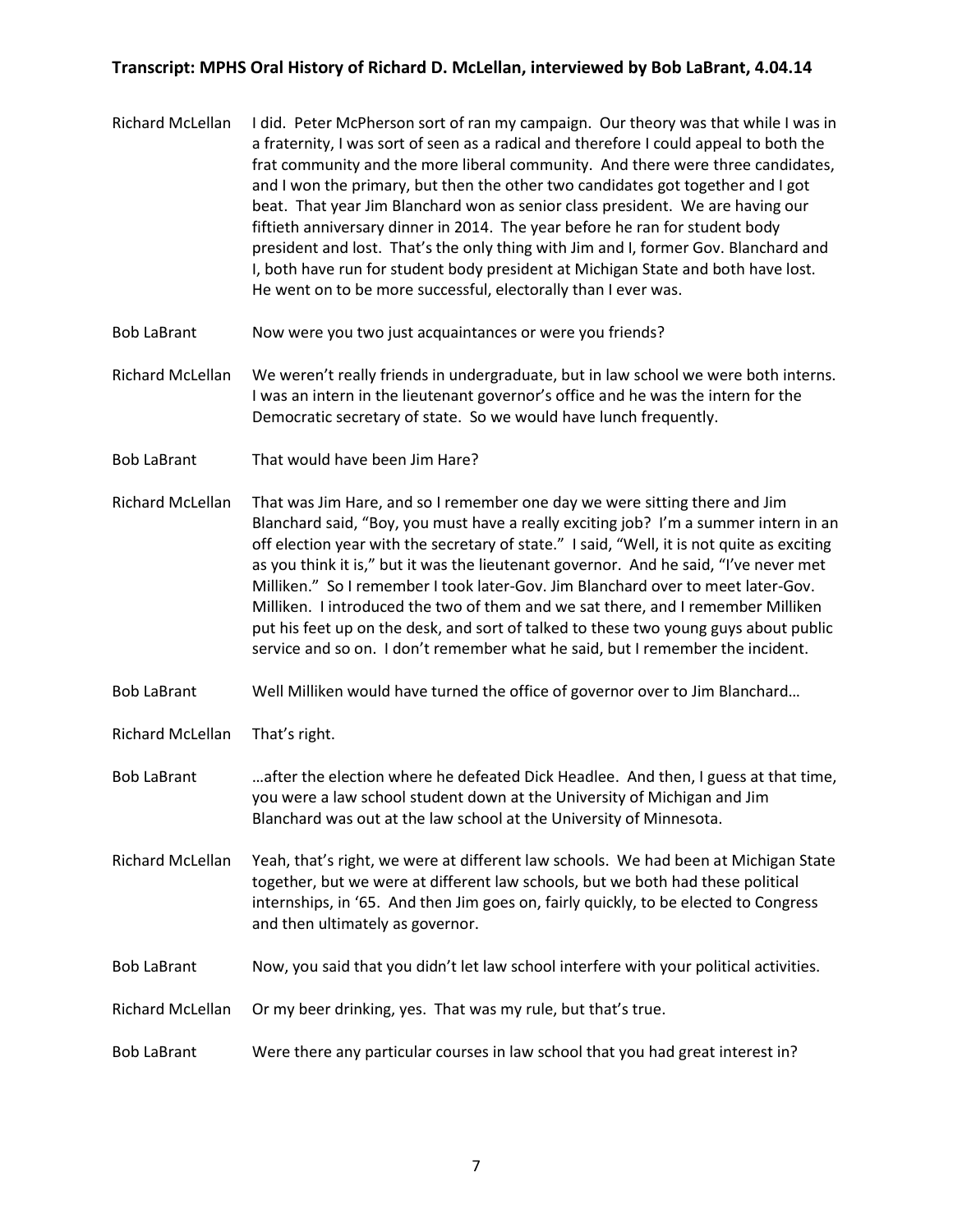Richard McLellan No. I tend to be interested in almost anything and I do remember two things: You have to take Criminal Law the first year and I got a C+, and my professor was Jerold Israel. Jerold Israel was also the Executive Secretary to the Michigan Law Revision Commission. So about fifteen years later I am named Chair of the Law Revision Commission and Professor Israel is still our executive secretary. And every time we would go to a meeting, if I wanted to do something, Professor Israel would say, "Well you know Jason Honigman used to do it this way." And I always figured he just looked at me as a C+ student and that he didn't take me seriously as the chairman. And I finally told him, I said, "Jerry, I'm the Chairman of the Commission. Jason Honigman is dead. You have to..." He said, "Oh, okay, okay." I don't think it was because I had a C+, but I kept believing that.

> The other thing I remember was Constitutional Law, which right about then was when the Connecticut decision came down saying that a state couldn't ban contraceptives, which of course created the idea of privacy that has gone on to Rowe v Wade, gay marriage, the elimination of DOMA, this whole idea of privacy came out of that case. And that happened when I was in law school and I remember we learned about that case but you could never think through all the consequences of that. Similarly some of the case that I've seen, First Amendment cases which is my particular interest, political free speech, not freedom of religion or anything; I've seen fifty years of evolution of those kinds of legal principals.

- Bob LaBrant In reading about Bill Clinton in law school at Yale, I noted that he often took off from Yale Law School to go run campaigns in Texas and then came back and wrote final exams. Did it every get to that point when you were working for Milliken in '66?
- Richard McLellan Yes it did. Basically I didn't go to classes and then I came back and took the exams. I remember taking Conflicts of Law, and since I'd never been with the class, I had the exam and all I did was I got the book and I read it from cover to cover. Now normally with a casebook you only read the cases that the professor assigns. But since I had no idea what was going to be covered I had to read the whole book and I got a B+. I had another class that wasn't quite as successful, and that was Tax, with Professor L. Hart Wright; a huge class of a couple hundred students it seemed like, and I never went, and he dis-enrolled me without telling me. Of course I wasn't there to know this, so after the election I wanted to go back for the last couple of weeks and he wouldn't let me take the exam. And I was going to do the same thing, just read the book and take it, which I might well have flunked. He wouldn't let me take it so I had to go to summer school the next year before I could graduate. The good news is I continued with student deferment longer and then was able to get a post-doctoral student deferment and that's how I avoided the draft, which was at the time, '66 - '67, the number one priority of almost every college student.

Bob LaBrant So you had to deal with the draft board back in Van Buren County?

Richard McLellan I did, in Paw Paw. Margaret Grabbee – I'll never forget that woman. She wanted me to die on the fields of Vietnam because I was 25-years-old and she was drafting 18-year-old kids from Paw Paw and our family had moved out of Paw Paw. She thought it was unfair. All my brothers and I kept going to college and getting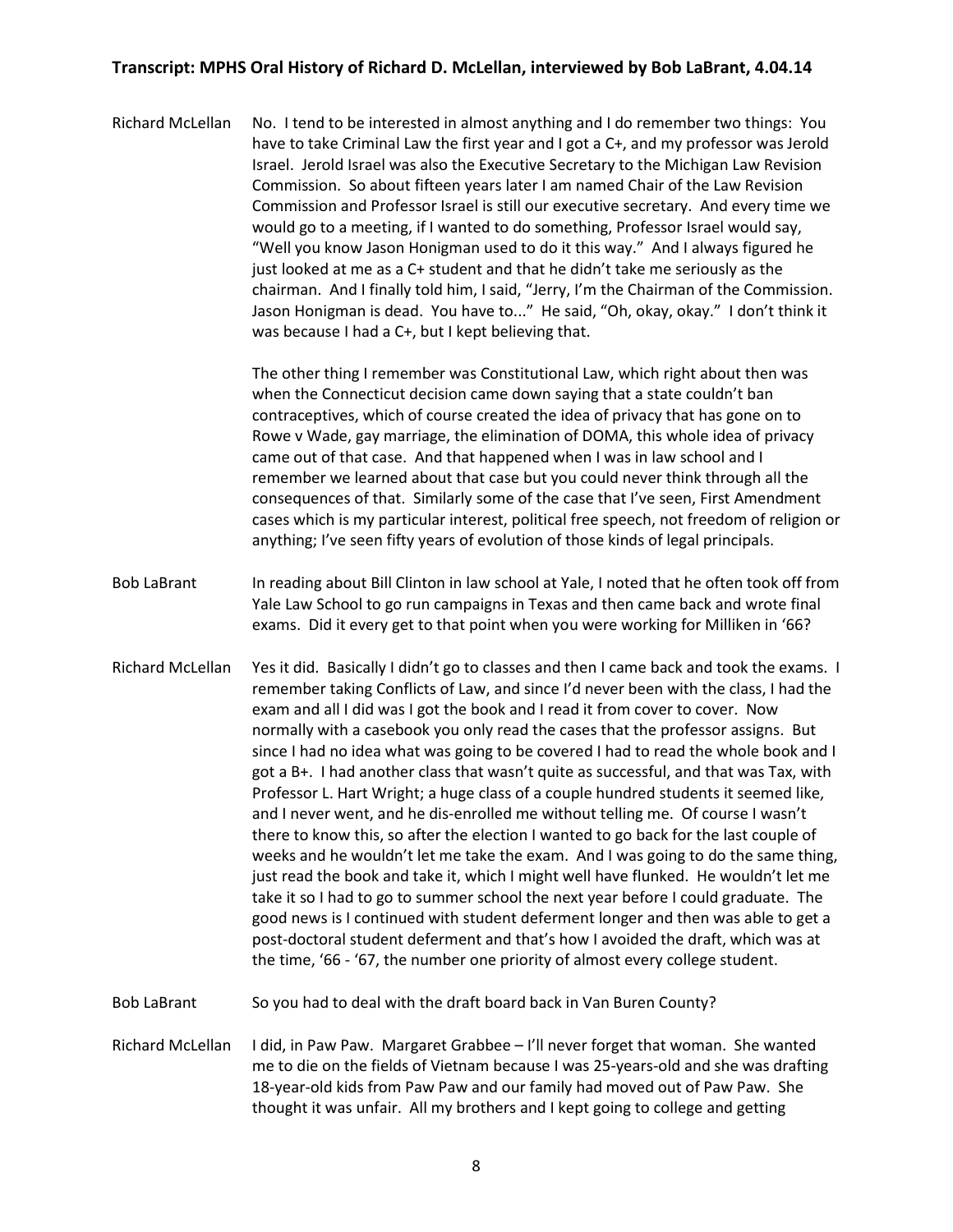(degrees); my younger brother got a PhD and a law degree, and my older brother got an MBA, so I think she felt it was her duty to get us all drafted.

- Bob LaBrant So, this short period of time that you were a doctoral student; in what field?
- Richard McLellan Education Administration. It's hard to believe that the dean of education at Michigan State was also the college Republican advisor back then. Now that would never happen today, I assure you. In fact I just spoke this week to a group of Education Administration students, where I was introduced as the "Dark Prince". I was the primary opponent of the public education system. So, it's fifty years later, I guess, almost.
- Bob LaBrant So that lasted long enough to get you past your twenty-sixth birthday?
- Richard McLellan Right, I got to about three months shy of my twenty-sixth birthday. I knew they wouldn't have time to nail me by the time I was twenty-six.
- Bob LaBrant So you took the bar and here you are a new lawyer. You spent a short period of time working in a private law firm in either what Webberville or Fowlerville?
- Richard McLellan Fowlerville. I got \$50 a week and then I got promoted to the chief assistant prosecutor for another \$50 a week for the purpose of electing the prosecutor judge. So I never tried a case, I think I went into court a couple of times. That was my job basically. The lawyer I worked for was also justice of the peace, so at the end of the year, '68, they shut down all the J.P. courts. So I was the chief assistant prosecutor, he was the J.P., and we had hundreds and hundreds of files that had to be turned over to the new district court. So some of the tickets were half-filled out. They really couldn't be prosecuted, so I created a motion: "In the interest of the economy and efficiency of government, the prosecutor hereby moves to dismiss this matter." And I put them on the printing machine and we printed out a couple of hundred of them and stuck them in the folders, and the judge approved them and sent them over to the new district court so they wouldn't have to open up new files on them.
- Bob LaBrant So, in 1968 Richard Nixon gets elected president. He basically appoints George Romney to his cabinet as secretary of Housing and Urban Development. Your friend and later law partner Bill Whitbeck goes to Washington with Gov. Romney to work at HUD. And he recommends you as a new lawyer to your old boss, the new governor, Bill Milliken, as far as public policy.
- Richard McLellan That's right. Bill recommended to Jim Kellogg, who was taking over the policy operation, and I was making about ten-thousand dollars a year I guess by that time. He said, "Ask for fourteen," and I met with the governor and he said, "Okay, fourteen sounds good." And I was made administrative assistant for policies and programs. There were about five of us. We divide up all nineteen departments and the other guys got all the important departments and there were nine left and I was the only lawyer on the policy staff. So they gave me nine departments which turned out to be very much to my advantage because the cabinet people had to call me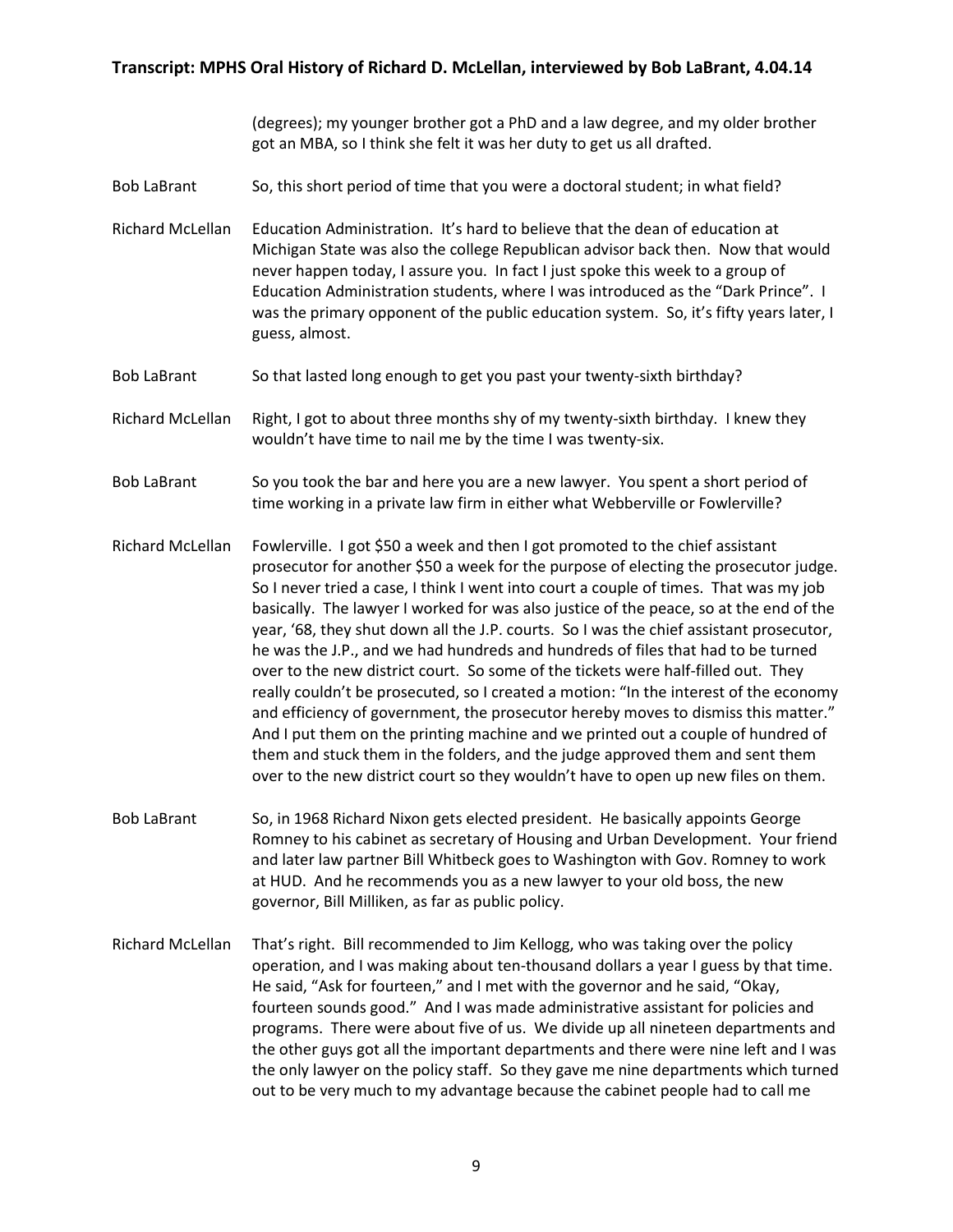before they would go see the governor. So I've learned my lesson. You have to be in the flow of policy and the flow of paper and everything to really have clout within the governor's office. And so, for a couple of years I did, and I learned an awful lot in those first two years. My secretary was a holdover from the Romney era, so she took me by the hand and around to introduce me to these cabinet officials, and I was quite nervous. I had never met most of them and I didn't have any idea how you'd deal with them. And I was young and I had longer hair than the state police director thought I should have.

Bob LaBrant So the State Police was under your tutelage?

Richard McLellan State Police, Military Affairs, Drug Abuse, and I also had Secretary of State and Attorney General. The secretary of state was a Democrat and so we would get letters – people complaining about their license plate or whatever – and I had to prepare the responses. So we had a standard response, "Dear citizen, thank you for complaining about the secretary of state. As you know he is under separate powers and I'm sure he will fix your problem." And we would just automatically pass it over to them. Back then, the policy people had to do all of the governor's correspondence. I found that the best way for me to get my ideas involved was to help write the governor's speeches, because the speech writers always had too much to do, and again, I was sort of a quasi-journalist. I was good at writing. I would wander down and talk to them and say, "What do you have to write a speech about?" "Well, this or that." So I said, "What if I write a few paragraphs?" So I was able to push some ideas about liberalizing marijuana penalties for example, in the governor's speeches, because I knew how he worded things because I had drafted letters for him when he was lieutenant governor. And he had a certain style of language and you had to have rounded edges on things. And when you would be pushing something like marijuana penalties, you'd have to have some line about: "We're still going to enforce the law, but this is a health issue and we have to deal with it," and I knew how to articulate some things for him. Similarly we had student riots on campus, and we'd get boxes of letters. And I had to write an answer for the governor to all of those. And I remember having three piles: the people that said, "We should nuke the campuses and teach those kids a lesson." Another, the squished liberals that felt we should, "Be more sensitive to their needs." And a very small stack of people that said, "Governor this is a very difficult issue. You've got to do something." So I drafted three letters that all reflected the governor's exact views, but with sufficient emphasis to try to appeal to the instinct of whichever stack of papers I was responding to.

- Bob LaBrant In 1970 Bill Milliken runs for governor on his own. He is up against Senator Levin, the state senator from South-Eastern Michigan. And it's a very, very close election, but Milliken pulls it out and is elected for a four-year term. That Thanksgiving there's something that is called the Thanksgiving Massacre. Can you explain that?
- Richard McLellan Yeah, the governor won a full term. He had become close to Jack Dempsey, who was a Democrat, who was a strong supporter of his. And I think he'd been on television or something, but he had run for Congress and lost. But he brought Jack Dempsey in to replace Jim Kellogg as the head of policy. And then several different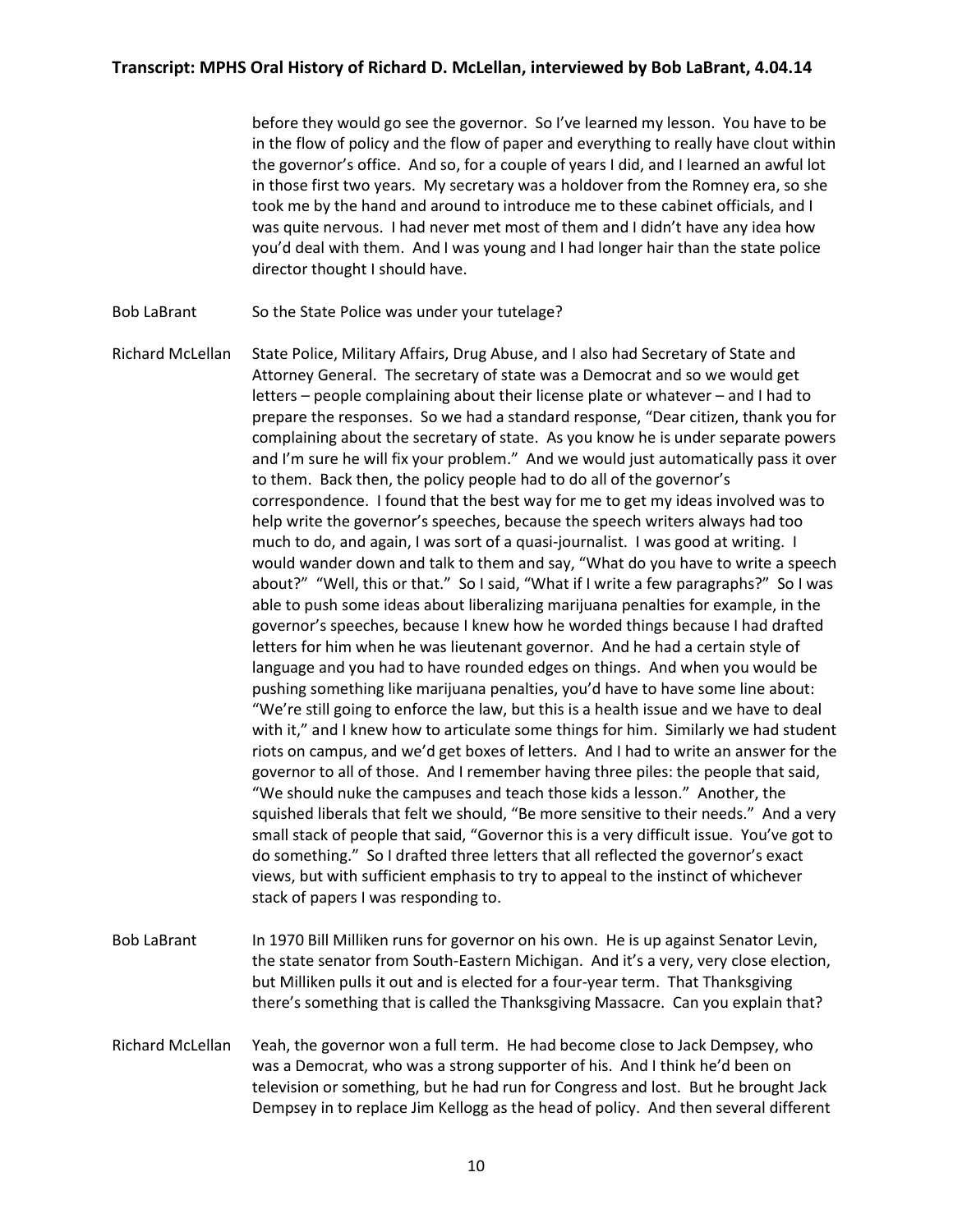people were moved on out. For me, they told me I was going to be promoted upstairs from the basement of the Capitol, where the "policy people" were, to an office right outside the governor's. The governor said he wanted me there. Well it was the worst thing that happened in my career because even though I had an office right outside the governor's, nobody had to go through me. He also took my secretary and made her his secretary. And so, I had this great office that people would come in and say, "Boy, this guy must be powerful." But I would just sit there and twiddle my thumbs. It was the new regime, I didn't really fit into it in a way that I had been. And so I came up with other issues that I could pursue on my own because nobody was really supervising me. The governor isn't going to check in and say, "What's going on Richard?" So I didn't report to anybody. So I worked there two more years and it was not as fun as being in the midst of the policy dispute.

I did want to say something about that 1970 campaign, since money and politics are always very important. I remember two things: John Stahlin came to me one day and he had a note and I had to sign a letter to borrow ten thousand dollars from the Belding Bank to pay for the campaign. I was paid fourteen thousand dollars a year, so borrowing ten thousand! I said, "John do I have to do this?" He said, "Yeah, we'll pay it back." But they want personal guarantees. So of course I had a job, so I signed it. Later on John Stahlin again, who is one of my mentors and a great guy, was talking about money. And they got some money from one of these mafia guys, ten thousand dollars! And since I was the governor's aide on organized crime, I said, "Well you sent it back didn't you?" He said, "Well I sent nine thousand back." I said, "John, you can't do that." "Well I know, but we need the money. A thousand…" And I always thought, you know, that's politics: Ten thousand would have been inappropriate, but we needed a thousand and we took that thousand.

- Bob LaBrant So there were no contribution limits, because we had no Michigan Campaign Finance Law back then.
- Richard McLellan Oh yeah there was.
- Bob LaBrant The Corrupt Practices Act.
- Richard McLellan No, no we had limits. In '68 we had limits. That's why I was Chairman of People for Rockefeller because there were limits and Rockefeller created hundreds of committees, not unlike what we did later for John Engler in the Senate; created a whole raft of committees. So you did have these limits, and you would have to get around them by doing a lot of things. So yeah, the limits…
- Bob LaBrant So being the guarantor of the loan wasn't considered at that time a contribution?
- Richard McLellan No, and if it was, I don't know. What did I know? It was later that I became an expert on campaign finance, but not until after Watergate.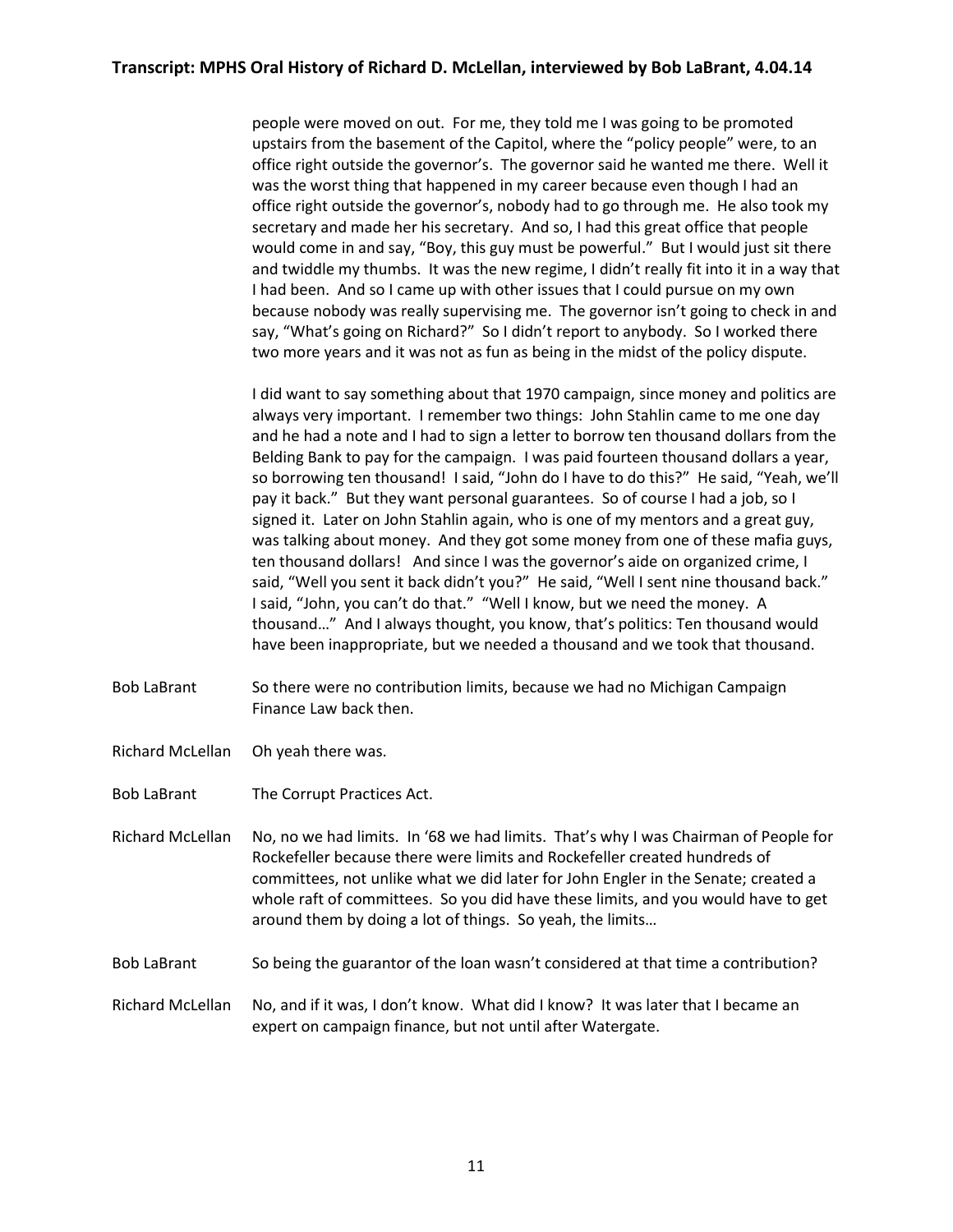- Bob LaBrant So, you decide it's time to leave state government and hang out your own shingle as Richard McLellan, Attorney-At-Law. Before you did that though, you were at least for a brief period of time, the "drug czar" of Michigan.
- Richard McLellan Right. In 1969 when I went on the governor's staff, there was no drug abuse program in the state government at all. There was alcoholism programs for basically older white men. But the alcohol industry would not, alcoholism people, didn't want anything to do about drug abuse. They were black, younger, different drugs and they thought alcoholism was special. The governor said, "No, we have to start having a drug abuse program." So I met with him and I said, "Okay governor, we could create an office of drug abuse. Do you want it in the Governor's Office or do you want it in the Department of Public Health?" He said, "Well why don't we put it in the Governor's Office." And I said, "Okay." So we created this office of drug abuse, just by press release. George Weeks, the governor's press secretary, called me and said, "There is a guy, I'm sending him down, Alex Laggis, hire him. Your job is to hire him." And I had some control over the crime control money. So Alex became the head of the Office of Drug Abuse, and he was just a reporter. We then took ten thousand dollars I think, and we made a movie about the drug abuse programs around the state. But the governor would participate. He would go to a school, he would go to a hospital, whatever little programs we could find. The governor would get there and he would talk about this program as if it was part of the state's effort. I remember when we made those movies. I'd love to see if one is still around, because that's what you did back then. There was not internet, or that sort of thing. But we basically created the state's drug abuse problem as, you know, smoke and mirrors, for that to get off the ground. Then over the years, more and more money started to flow. So we ultimately drafted a bill called the Office of Substance Abuse Services, OSAS, and created a real agency. I was the last head of the Office of Drug Abuse for about the last sixty days or something. Because who had ever had it had moved on. And so I did that and then I left. The new OSAS was created and I left and went into private practice. So those kind of issues, my longterm experience… I've seen these issues through the whole cycle. OSAS lasted ten to fifteen years and then it dwindled into the bureaucracy somewhere. I'm sure the money is still being sent, but it is not a very high priority anymore.
- Bob LaBrant Before we leave the governor's office, let's just talk about a few personalities there. You knew Joyce Braithwaite quite well.
- Richard McLellan The "Dragon Lady" was the governor's… I knew her when she was a secretary to Elly Peterson, the vice chair of the Republican Committee. Because I worked for the Republican Party in 1963, in the summer. So I knew Joyce…
- Bob LaBrant That's when Bill Ballenger was research director.
- Richard McLellan Bill Ballenger was the research director and I worked for the party. And because I worked for the party I was able to use their print room for my ill-fated campaign for (MSU) student body president. I remember one weekend we took all the paper that the Republican Party had, and back then you mimeographed things and used the mails. Well Elly came in the next morning and the whole paper room was empty.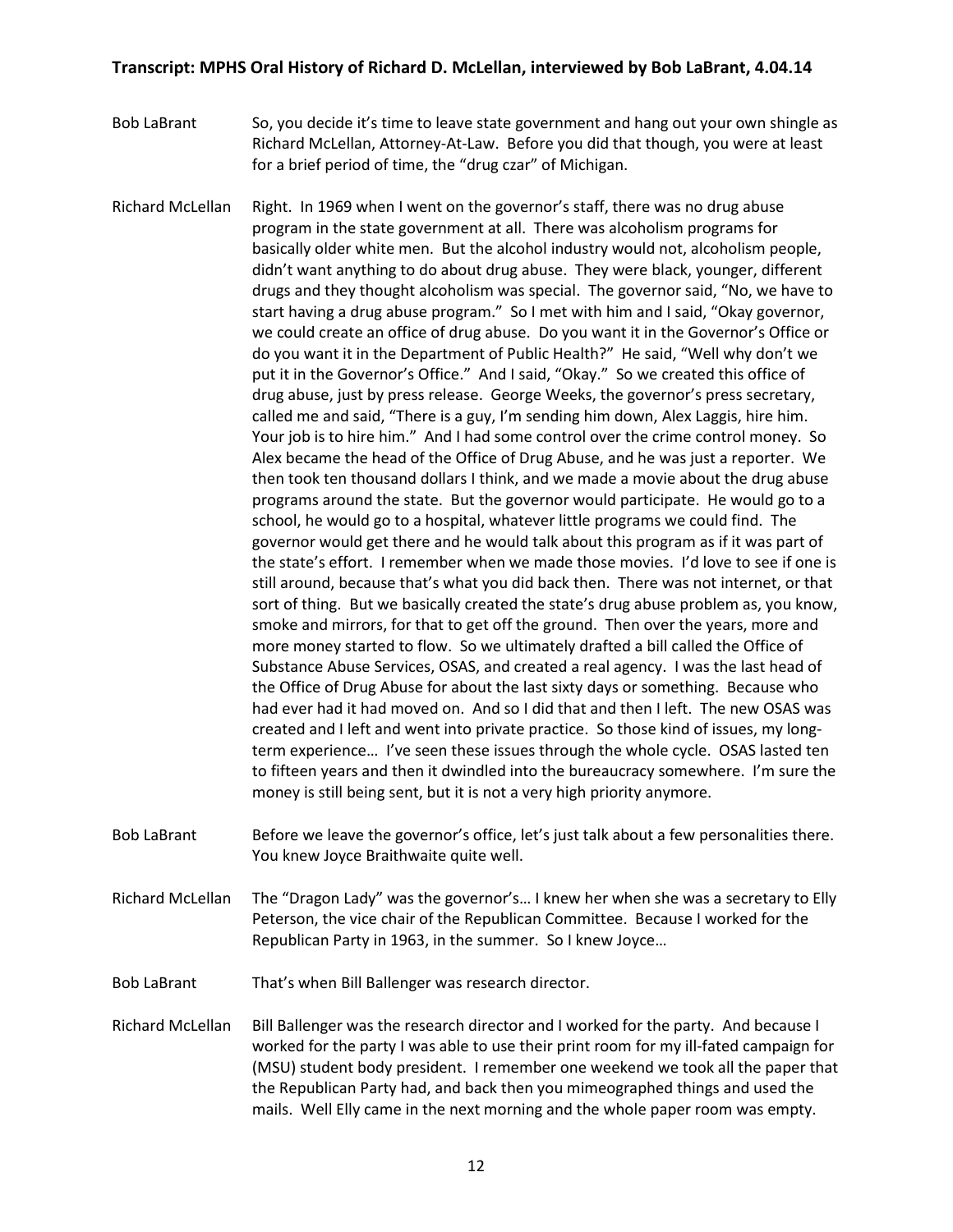We said, "But Elly, you said we could use some paper. It's a big campus." She wasn't mad, she just, you know. So that's what I did.

Bob LaBrant We were talking about Joyce Braithwaite.

Richard McLellan So Joyce; the key players that I remember in the governor's office were Don Gordon, the first chief of staff, who had been his chief of staff as lieutenant governor, and a one-term legislator I think. Don then had to leave after the "Thanksgiving massacre" because they had offered a job to Jimmy Del Rio's girlfriend, and Don had to take the fall.

Bob LaBrant Tell our viewers a little bit about Jimmy Del Rio.

Richard McLellan Jimmy Del Rio was a foundling and he didn't know what his ethnicity was, so he would be variously Jewish, Hispanic or Black. And grew up and eventually was elected judge. And I think he was eventually removed, but he was a very good friend of my uncle's and I got to be a good friend of his. He was one of these characters that occasionally you would see, or most people would just think he's a crook and a crazy man but in 1970, the governor was in a very close race. There were two groups that helped him on the sly. The Teamsters Union, they published a newspaper for all the labor people. Never had a disclaimer on it, but it was the Teamsters that paid for it. And another group was, they put together a newspaper and they had a picture of the governor and all around it was every black appointee that he had given... because that was his big strategy, and it said, "We need this man." And that went all through the black community. I think that's what Jimmy Del Rio and some other people put together for him. And of course they were all Democrats, but they wanted Gov. Milliken to win. And I have a copy of the labor newspaper because Alex Laggis was involved in doing that. And so, that is sort of one of those historical documents that is rumored to exist and does exist. The one that says, "We need this man," with all the black appointees, I don't know, maybe George Cushingberry has one. But it would be interesting, from political history point of view, to see some of these documents. And of course it points out that while Gov. Milliken is about as straight an arrow as you get in politics, probably not everything that happened in 1970, meets today's standards of politicking.

Bob LaBrant In 1970, John Engler won in an upset over Russell Strange for the State House.

Richard McLellan Yes.

Bob LaBrant Did you know John in that first term in the state House of Representatives?

Richard McLellan I did, because we were both pretty young and that was '71, and I was then sort of on this new assignment with no assignment, and so I got to know John. And I was also pushing the marijuana penalty, and I remember talking to him about that. But he and I just seemed to get along politically, and he was quite unpopular with the governor and with Joyce Braithwaite. And I remember two occasions. One, I got a call from John Stahlin, again who was sort of my mentor. And he liked John Engler,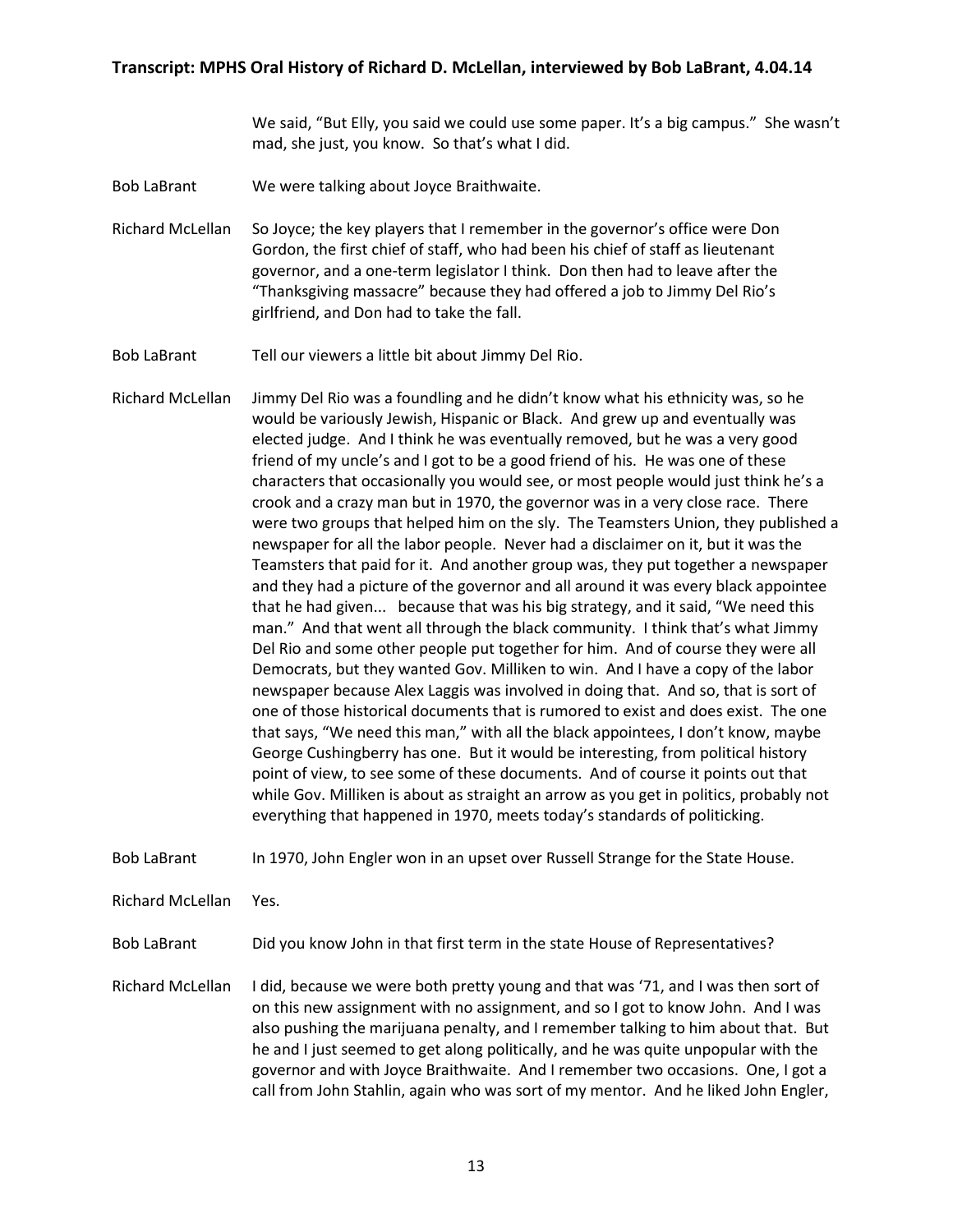but he said, "Richard look, I'm just warning you. You are seen with John Engler too often. And you are a Milliken person and this may not be good for you." And then one time Joyce Braithwaite called, much more blunt and said, "Look Richard, you're one of us. You're hanging around with Engler and I can tell you this, we are going to get him." And I sort of had to make a choice then and John continued to be my friend and I was sort of one of his political allies all along. And I never abandoned Milliken, but I felt John was somebody I respected, and he did try to totally disrupt Gov. Milliken's control of the Republican Party. So there was some reason for that kind of tension between them, but…

About thirty years later, I was up at Mackinac Island staying with the governor (Engler) in the governor's residence. And it was foggy and we had to drive back, we were going to fly back, but I had driven up and his plane couldn't fly him back. So we decided we'd have the troopers drive my car and the two of us went down early in the morning and got on the ferry boat, and on the ferry boat was Bill Milliken, (former) Gov. Milliken, who also had a place on the island. I remember sitting there with John Engler, then-governor, and he said, "Well I should go talk to him." I said, "Yeah you should." And he went over, and during that ferry boat ride he and Milliken talked, and when we were driving back he said, "That's the longest I've ever talked with Bill Milliken." Even though they were two Republican governors that served, well he served in the House under Milliken and I can't remember if he served in the Senate? Yeah he did, but there was not a lot of love lost between them.

- Bob LaBrant Well let's shift here and tell us a little bit about your decision to establish your own private practice.
- Richard McLellan Well, again from '70 to '72, I was on the governor's staff, but I didn't have a lot going for me. And I said, "At some point this sort of thing has to end. You've gotta go get a real job sometime." By that time I had worked up to twenty-thousand a year, I think. So I started to see about getting a job. So I interviewed at almost all the firms in Lansing and every one of them said, "Well you're a real nice young man, but you're not a real lawyer. You've never been to court." And I said, "No I haven't, but you know I wrote a lot of these laws and I know how state government works. I think you'd think there'd be a position for that." Well there wasn't in these firms. So my uncle was a lobbyist and had an extra office. So I just decided to go out on my own.
- Bob LaBrant This was John McLellan?
- Richard McLellan John McLellan was a curmudgeonly old lawyer. Had been close to Mayor Miriani of Detroit. He represented Blue Cross in Michigan for a long time and was a pretty well-known lobbyist and lawyer. Very controversial. Gov. Milliken fired him from the Tax Commission while I was on the governor's staff. And I remember going to a cocktail party with the governor and somebody came up to him and said, "Well I'm glad you fired that McLellan guy." And Gov. Milliken, in only the way that the governor would, turned to me and said, "This McLellan?" And this guy was embarrassed. He didn't have any idea who I was. Uncle John was quite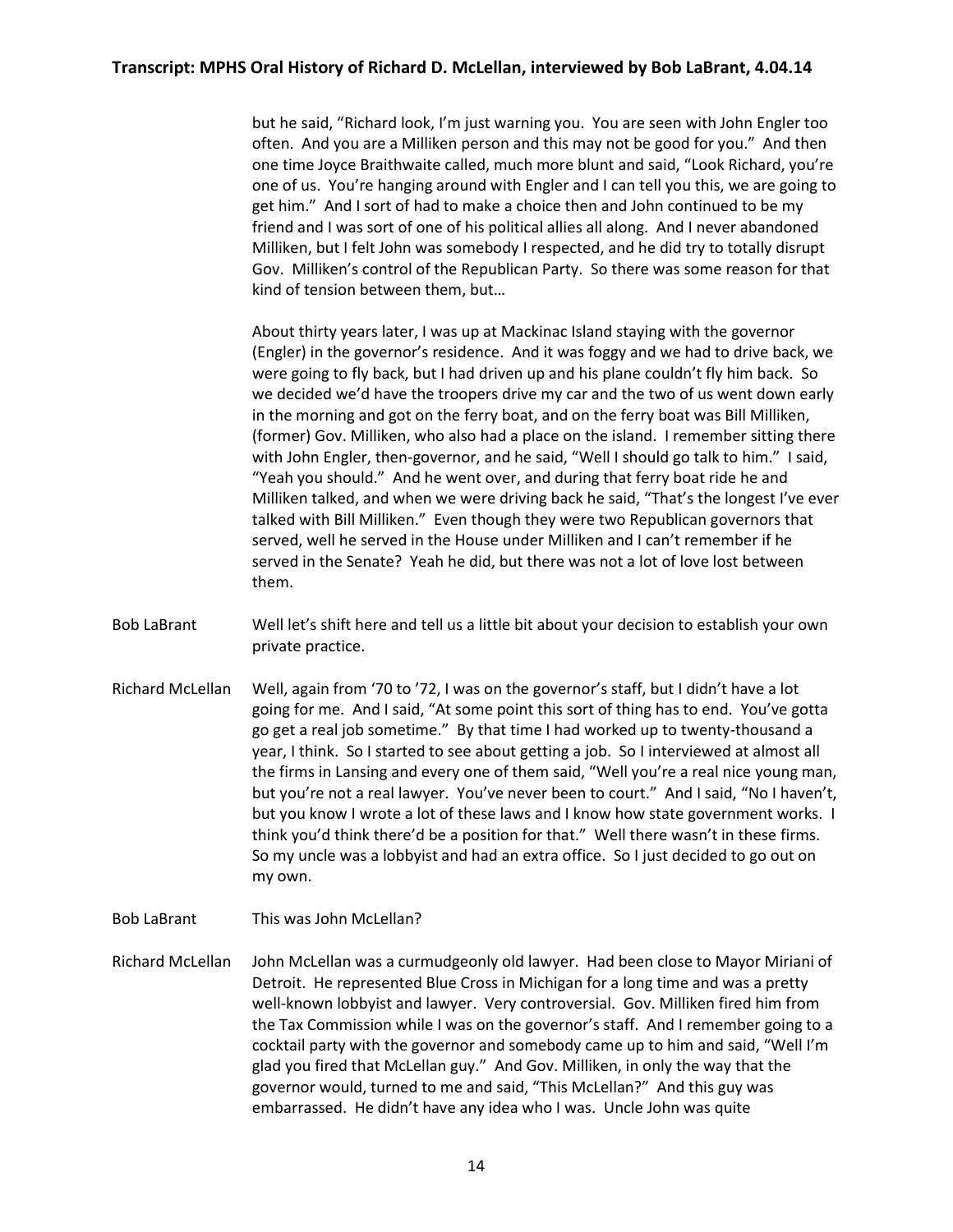controversial, but he gave me an office, and I figured if I couldn't afford it he wouldn't throw me out after the first month. So I went out on my own and I was very fortunate because I was the first real lawyer-lobbyist it think, because many of the lobbyist were lawyers, but they didn't practice law. I was able to do both. And I got big clients within about three months and so I never had to go scramble for divorces and criminal assignments or anything like that. And I just had a very good high-visibility practice right from the start. Now that was also right after Watergate. So you had all of these campaign finance acts being developed. I told Bill Gnodtke at the time, who was the House Republican policy guy and a good friend of mine. He tells me that I told him, "I'm going to know more about these laws than anybody else." Because they were new and my theory was if you get in on the ground floor of a law, you can beat these big-time, big-shot lawyers that just hire their youngest associate to survey the law. They don't get the in-depth knowledge that I could get from where I was practicing. So I really worked to get to know those laws and I would go to lunch at the City Club with my uncle where all these trade association executives would sit with him. And they would then all pick my brain about these laws because they effected all of them. I remember the Chrysler lobbyist in particular, would always ask me all these questions. And I finally told him…

- Bob LaBrant Was this Hy Todd?
- Richard McLellan Hiram Todd, Hiram Todd. Wonderful guy, long time lobbyist, wheeler-dealer and he asked me all these question and finally one time I said, "Hiram, the free legal aid clinic is closing today. From now on if you want to know about the Campaign Finance Act, you come over to the office and bring a check." I figured that Chrysler could afford one of their in-house lawyers or me. And so I got involved in that, and as you know Bob, I stayed with campaign finance for a long time and we both ended up in the U.S. Supreme Court arguing a campaign finance-First Amendment-political speech case. And those battles continue today.
- Bob LaBrant Over the years, Richard McLellan, Attorney at Law expanded into McLellan, Sheba and Whitbeck. And as you said for yourself, you developed this kind of niche that you were going to be the expert in Campaign Finance Law and the "Lobby Law." You were one of the first lawyers in Michigan to look at this and say, "This has now become a regulated industry and just like lawyers can practice utility law, I can practice political law."
- Richard McLellan That's right, it's a regulated industry. It has all the elements of a regulated industry: complexity, heavy regulation, barriers to entry, criminal penalties to frighten people out of the system, just like we do when we license doctors or other people. We use the government to limit access. So political activity is now not democracy in a way that some people would have you believe, but it is a regulated industry, as much by the government regulations as it is by the increase in money. Now, it's also true there's enough money in it now that a few lawyers, and you know them all here in Lansing, make a living, a pretty good living on ballot campaigns and elections and so on. But, it is what it is, both nationally and in Michigan. It's a very complicated and specialized area of practice and specialized area of activity. You just don't have volunteers in campaigns anymore.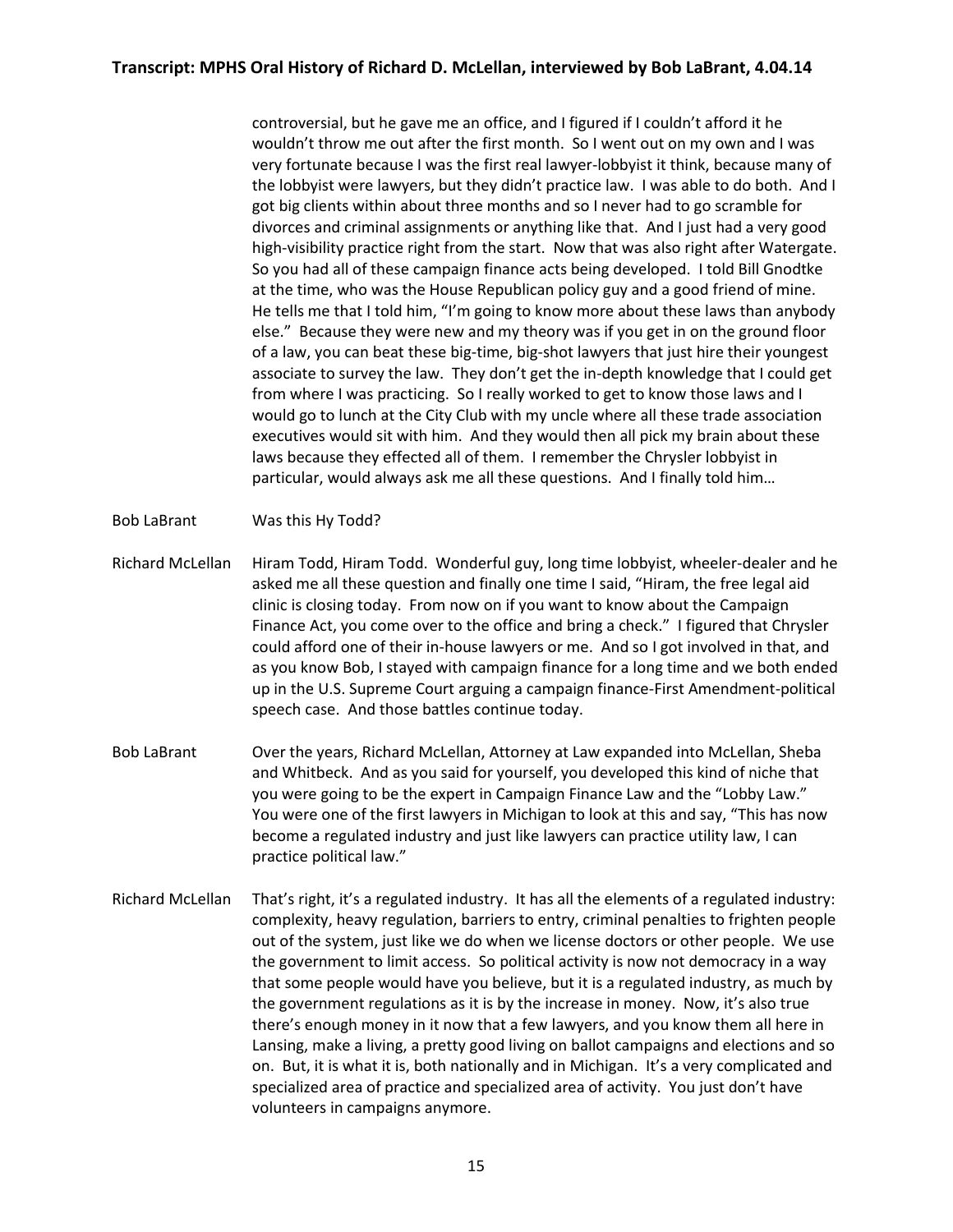- Bob LaBrant Also Michigan, at least in the late '70s, moved to amend the Michigan Lobby Law and you developed an expertise in that. I remember a famous chart that I think you produced on that. Could you tell us a little about that?
- Richard McLellan Well the Lobby Act, again it's a very complicated statute and what it defines as lobbying. Every word is defined, so lobbying is "attempting to influence administrator or executive action," and so, executive action, administrative action, legislative, all of it is defined, so anybody facing that law has to know all those definitions. Well your average lobbyist, or frankly average lawyer looks at that and it is very intimidating. So, it was my business to hustle clients. So I had to speak at the Michigan Chamber, and I took all those definitions and created about a four foot long chart showing how this definition was hooked to this one. And I held it up and I said, "This is what you have to do. This is what you have to understand to be in compliance with the law." It reminded me of an early version of the chart they made of "Hillarycare," showing how complicated that system is or if one could be developed, a chart on "Obamacare," which probably is not capable of being drafted, but it worked because I actually used it. And I knew that I created it and then it was in my head. So I was able to do analysis and help people go through this maze of regulation: What you can do, what you can't do and what you have to count, what you have to turn in. And it was part of the basis for building a real expertise in lobby regulation as well as what I had already pretty much developed on campaign finance.
- Bob LaBrant I recall, we retained you, meaning not only the Chamber but the First Amendment Committee to protect the right to lobby.
- Richard McLellan Right.

Bob LaBrant And you were one of three lawyers that we'd hired to challenge the constitutionality of that act in a case called "Pletz versus Austin." Do you recall that case at all?

Richard McLellan I do, and I always remember that Frances Pletz was head of the Library Association and I thought it was a brilliant decision that I think Jerry Coombs and some other people made: "We have to have this committee. We have to challenge the lobby act, and we can't have the president of the Michigan Chamber be chairman of this group. Who could be get? What lobby group is the least threatening to people?" And they said, "Well what about Fran Pletz?" A wonderful woman who ran the Library Association and she was a lobbyist for money for libraries. And she took it on with abandon, plus it was sort of a free speech issue. You know, should people be regulated in their political speech, and being a librarian she had those instincts, so she was our front person if you will. I remember they had some big-time law firms that were driving the choice and I think they misspelled my name on the brief, which frequently happened and I learned later on to try and control the brief, so at least they get your name right. But those kind of issues reflected the fact that there are three or four law firms that take on these kind of issues. Sometimes they split between Republican and Democrat. Sometimes they all work together, but there is a very small fraternity of people that do this. One of the people was Gary Gordon, with the Attorney General, who was with the Attorney General for thirty years. He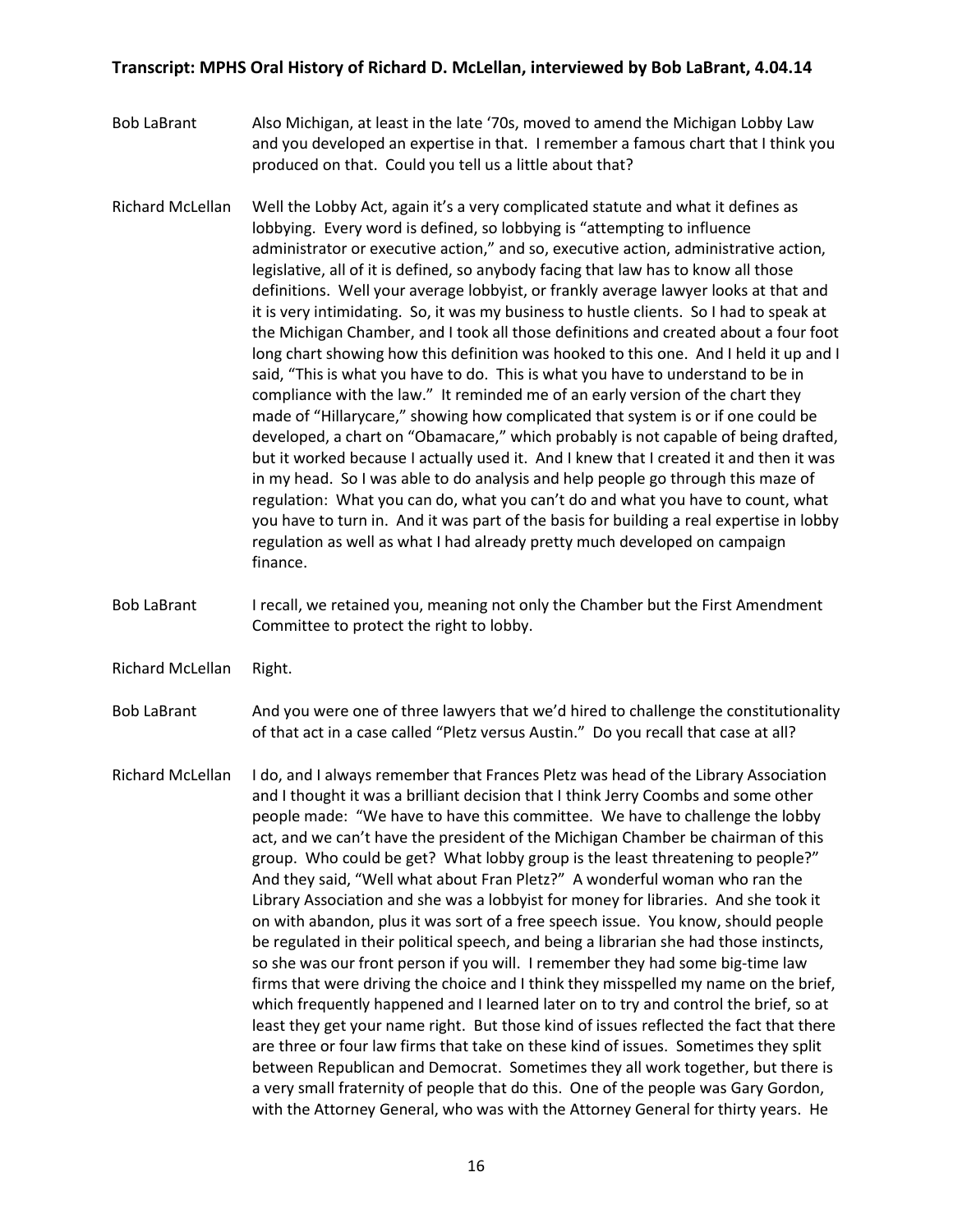eventually went into private practice and joined my then-firm before I retired. So he was able to join this small fraternity on the other side. He actually ended up writing a brief for the Attorney General in the Austin Case that you and I lost in the Supreme Court. And he also drafted an amicus brief in the Citizen's United case that we won. So he changed sides and another decision came down, also better lawyers and better justices. But after twenty years the First Amendment was upheld in that controversial case.

- Bob LaBrant Well like in politics, litigation…it's all in the timing.
- Richard McLellan Exactly right, exactly right.
- Bob LaBrant Tell us a little bit about how you and your partners, Rex Schlaybaugh and Bill Whitbeck, decided to seek a merger with the state's largest law firm, Dykema Gossett?
- Richard McLellan We didn't. It was McLellan, Schlaybaugh and Whitbeck. Rex Schlaybaugh's mother Doris, had been on the governor's staff and worked with the "Dragon Lady," Joyce Braithwaite. And when he got out of law school, Doris said, "You know Rex is looking for a job." So I hired him and we formed McLellan and Schlaybaugh the day he passed the bar. Whitbeck then came back – had worked for the state for a couple of years – from George Romney in Washington. He went into practice and we hired him, and it was then McLellan, Schlaybaugh and Whitbeck. Then we hired Al Ernst from the Attorney General's office, and he was sort of an energy guy that Bill Whitbeck knew. And Frank Kelley told him not to go to work for these guys, "They're all just Republicans, they're just riding on Milliken's coat tails. The minute Milliken is out they will be gone." Well he decided to come with us. He was just mad because we didn't put his name on the door and we wouldn't give him a speaker phone. Only the partners got speaker phones back then. So Al always wanted that speaker, and he's turned out to be one of the most successful lawyers in the state, in the whole area of telecommunications and energy. So we built up that firm and then one day we got a call from Brian Sullivan.

Bob LaBrant At Dykema.

- Richard McLellan At Dykema, he was the chairman of Dykema. Well we had been representing the mobile home industry, and one of the major mobile home companies in Michigan had Dykema as their lawyer. And Rex got to know that lawyer pretty well. He then told Brian Sullivan, who was just the new chairman, he, Brian, wanted an office in Lansing. Because Dickenson…
- Bob LaBrant Miller Canfield…
- Richard McLellan They all had an office in Lansing and Dykema did not. So he, this partner, called and told Brian, and Brian said, "Okay, I'll call these guys." So he called me up and he said, "We'd like to talk to you about maybe coming in with us? Would you like to come down to Detroit and we can talk about it?" And I figured this was one of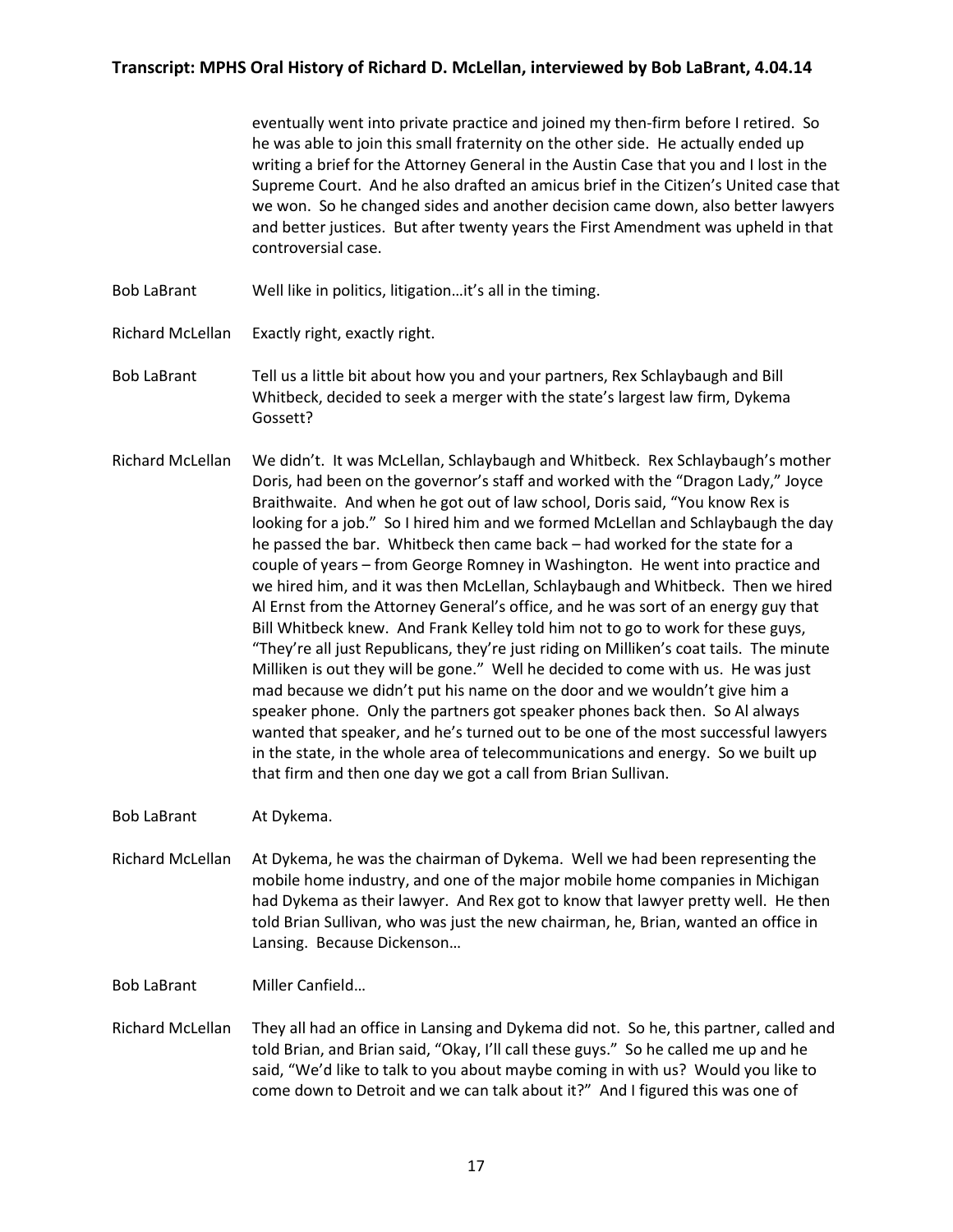those times you either have to do what they want or do it your way. And I said, "You know Brian, we're really busy up here. Why don't we meet in Brighton?" which was half way, and a lot of times if you're going to go to Detroit you meet in Brighton. And he agreed to do that but he slammed the phone down. And he said, "Who do these people think they are? This little dinky firm in Lansing," ya know. "They can't come down to see me?" Well I knew if we went down on his turf, he'd takes us around on a tour and blow smoke at us. Whereas if we met him in Brighton, we could blow smoke at each other at least. And after several months we integrated our practice with Dykema. We didn't call it a merger. We didn't call it a buyout. Thereafter, Dykema swooped in with all their systems and their administrative people and their papers.

I remember the very first day, it was April first when we joined the firm, and the administrative partner would put out something called Dykema Daily, just you know, news of the firm. So we got our very first Dykema Daily, and the very first story was that they'd done a study of phone costs and had determined that people were using the Dykema phone system for personal calls. And everybody had to come down to the administrative office and bring a check for six dollars. And I said, "What?! What kind of firm is this?" Of course it was an April Fools' joke and I didn't know. We were brand new and it was the very first thing we got, so. A year later Brian Sullivan said to people, "We thought we were getting geographic expansion, but what we got was entrepreneurial infusion." Because all four of us were very entrepreneurial. I mean to start a firm from scratch, you eat what you kill. And many of the Dykema Gossett partners, who were smarter than we were, but their whole practice development was their in-basket. Because they were young and they were smart and would take over from some more senior partner. So Brian realized what we brought to the firm and later on I went on the executive committee and ultimately Rex Schlaybaugh was chairman of the firm. So, we had a good run in that firm and I retired about seven years ago. So I have no connection with the firm now.

- Bob LaBrant About that time you got involved in a campaign that was run on the slogan "D is Dumb." Could you tell us a little about that?
- Richard McLellan Well, you know one thing that's changed in the thirty or forty years. There was a period of time when policy was driven by three big groups; business, labor and the consumer groups. And the consumer groups were quite powerful. They had the support of the unions, and one of the issue they would always fight about was utility rates. So the consumer groups put a question on the ballot that was to control utility rates. It would have bankrupted DTE and Consumers Power and so on. So these groups got together and they hired, I think probably one of the best political teams, Republicans and Democrats to fight this campaign. They had polling, they had Republican and Democrat campaign managers and they had me as their lawyer. Two things that we learned. There was a limit of forth-thousand dollars per ballot question committee. We knew we were going to have to spend millions. So I came up with this idea of a compliance and operations group, COG. It was not a committee, but it controlled committees. And through that model we created hundreds of committees so we could spend millions of dollars, I remember that.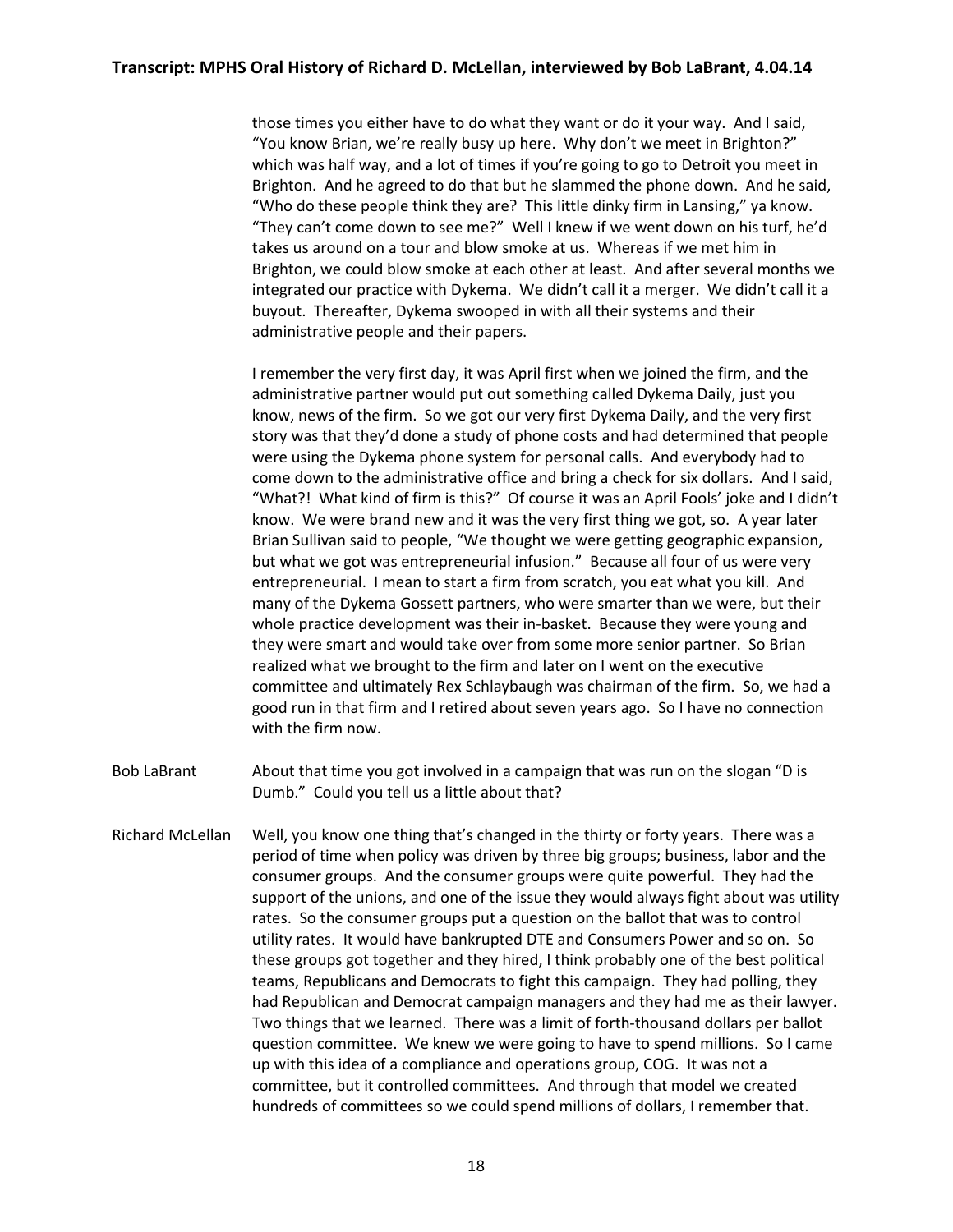Bob LaBrant That sort of dates back to your Rockefeller days?

Richard McLellan Yes, that's right. That's right, that's were that kind of idea came from; that you'd never assume that these barriers that the anti-political people are throwing up will stop you if it is important enough. Figure out a way to do it. We then did polling and said we are going to lose. There is no way we can win on this ballot. This was going to pass. The utilities controlled the Legislature. They could get the votes. So a decision was made to put another proposal on the ballot called "H". Under the Constitution, if two ballot proposals cover the same thing, if they both pass and one has more votes than the other, it will take effect. So that was the strategy. We later used that same strategy in the "bear hunting campaign." But, we came up with this new amendment. Got it adopted by the Legislature, and then launched one of the most expensive campaigns in Michigan's history with one theme: "D is Dumb." Because there is no way you could run an ad discussing utility rates in a way that people would pay any attention to, and particularly drive their vote. But if you say a million times, "D is Dumb. D is Dumb. D is Dumb." It sticks with enough people and we won. We were way ahead we felt, and then somebody figured out that we had created this COG. I had created the COG, and I had come up with the idea and it was operating. And they brought a complaint against us in the Campaign Finance Act. I told the utilities, "It's legal, I guarantee you. It's perfectly legal." But you could see the daily tracking polls. In the same way we never ran a campaign on the substance, they learned their lesson: "Don't run a campaign on the substance, just beat up on the utilities." Fortunately, they brought it too late and we squeaked by with a win and "H" got more votes. "D is dumb and dead."

> What happened thereafter, the utilities chairs said, "What happened? Why did we get this complaint filed? What did you guys do wrong?" I mean, they won the election because of this idea! General councils – I learned my lesson with general councils of companies – immediately it wasn't their fault, it was my fault and I was expendable. So I got thrown under the rug and my friend John Pirich was hired to defend in effect. And they brought a lawsuit, the same utilities, John brought it and ultimately won. And I never wanted him to win a case anymore than that, and he did and I was right. This limit on ballot question committee expenditures was thrown out, by the Sixth Circuit I believe. So that was the most expensive campaign. It showed examples where we had the utility unions on our side. You had business, some labor. You had Republicans and Democrats all pulling together and those are sometimes of the most fun campaigns, where you do get to work with the other side to beat up somebody that you both decide is wrong. Most of the time it's Republicans versus Democrats or business versus labor, as has been the most recent kinds of fights over right-to-work and that sort of thing.

Bob LaBrant Well later there was a challenge to the forty-thousand dollar contribution limit. The U.S. Supreme Court had spoken in a case out in California at Berkley, and so the forty-thousand dollar contribution limitation was declared unconstitutional. Now there are no contribution limits as it relates to ballot question campaigns. Also about this same time, I came to you with an idea to challenge the prohibition on corporate independent expenditures. That started the lawsuit of Michigan Chamber of Commerce versus Austin. As you've already relayed, that went all the way up to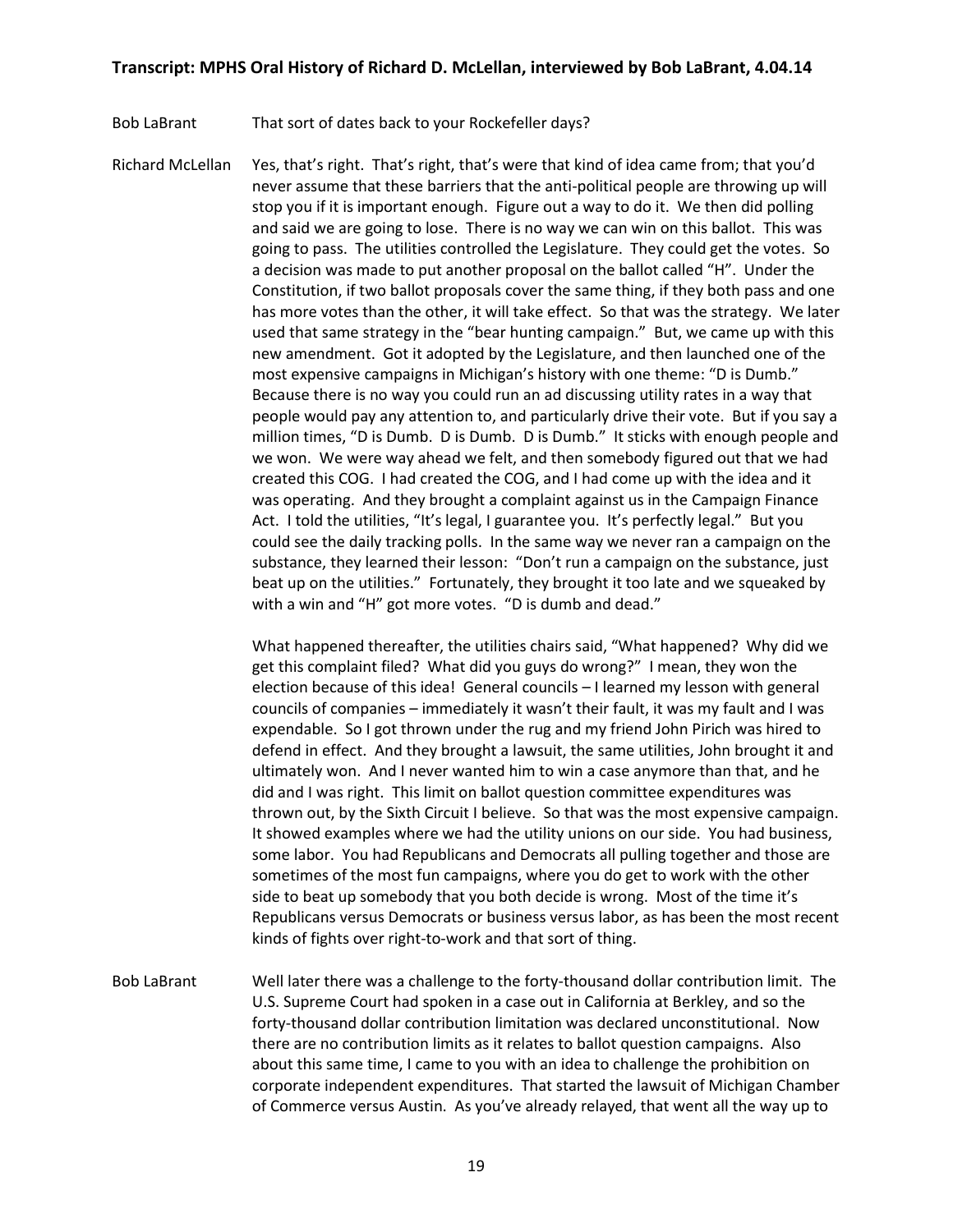the United States Supreme Court. In fact that case went to the Supreme Court twice. We lost the first time but then Austin was reversed twenty years later. So isn't it good to still be alive to see that had happen?

- Richard McLellan Yes it is. I remember the day we lost the case. Of course the solicitor general, for the attorney general, had argued the other side, and we lost the case on the day of his retirement party.
- Bob LaBrant That was Louis Caruso.

Richard McLellan Caruso. And I said, "You know, as a professional. What a way to go out on top." You know this was a very important case nationally and for him to win that on the day of his retirement must have really been satisfaction. I do remember arguing that case. One vignette, I went down there and spent almost a week just preparing. And then that morning I wanted to be alone. So I went to the Supreme Court library, and I went way to the back and I sat down. There was hardly anybody in there. I was back in the corner reading my briefs and I looked up and way in the other corner was Louie Caruso doing exactly the same thing. I said, "Now, that's a great scene." If you were doing a movie you would show these two people getting ready for battle. Both in this very ornate library, trying to get their arguments together and were going to be joined on the Supreme Court battlefield in an hour or so. It was an interesting picture that I have in my head about that day. The other picture of course was the flop sweat I had as I had to stand up to argue about five feet away from the chief justice of the United States who didn't think much of our argument at all, and we knew that.

- Bob LaBrant Although William Rehnquist kind of flipped a few years later in "McConnell."
- Richard McLellan Yes he did, that's right. But that day we knew that he was not on our side. So that was a great experience to have argued your first appellate case in the United State Supreme Court, is kind of an unusual experience. I actually had gone to my firm at the time to the litigators and said, "Well can I come down and meet with somebody who's argued in the Supreme Court, just so I can get an idea of what it is like?" And they said, "We have nobody." Most lawyers simply file attempts to get cases before the Supreme Court that are turned down. So very rarely is a case taken. Nowadays if a case is taken you hire these specialist in the Supreme Court. So, what I did back in '90, doesn't happen much anymore. A lawyer with a creative client like you, that comes up with an idea, and we carry that ball all the way to the U.S. Supreme Court was unusual. The key thing about that case was, it was generated to raise these very issues at the highest level. And you came up with this idea of picking a special election, printing an ad that wasn't very high quality, saying that the Chamber wanted to run this, but they were at risk of criminal prosecution and therefore we were bringing this to declaratory ruling. So it was based on real facts and the court took it and we were able to raise that next step. And the other thing that's important if you are going to argue a case in the Supreme Court, you need to know where you fit in a series of cases. Anytime you're dealing with the First Amendment, or these most recent cases dealing with the right of privacy, gay marriage, that sort of thing, you need to build on all the cases before that. And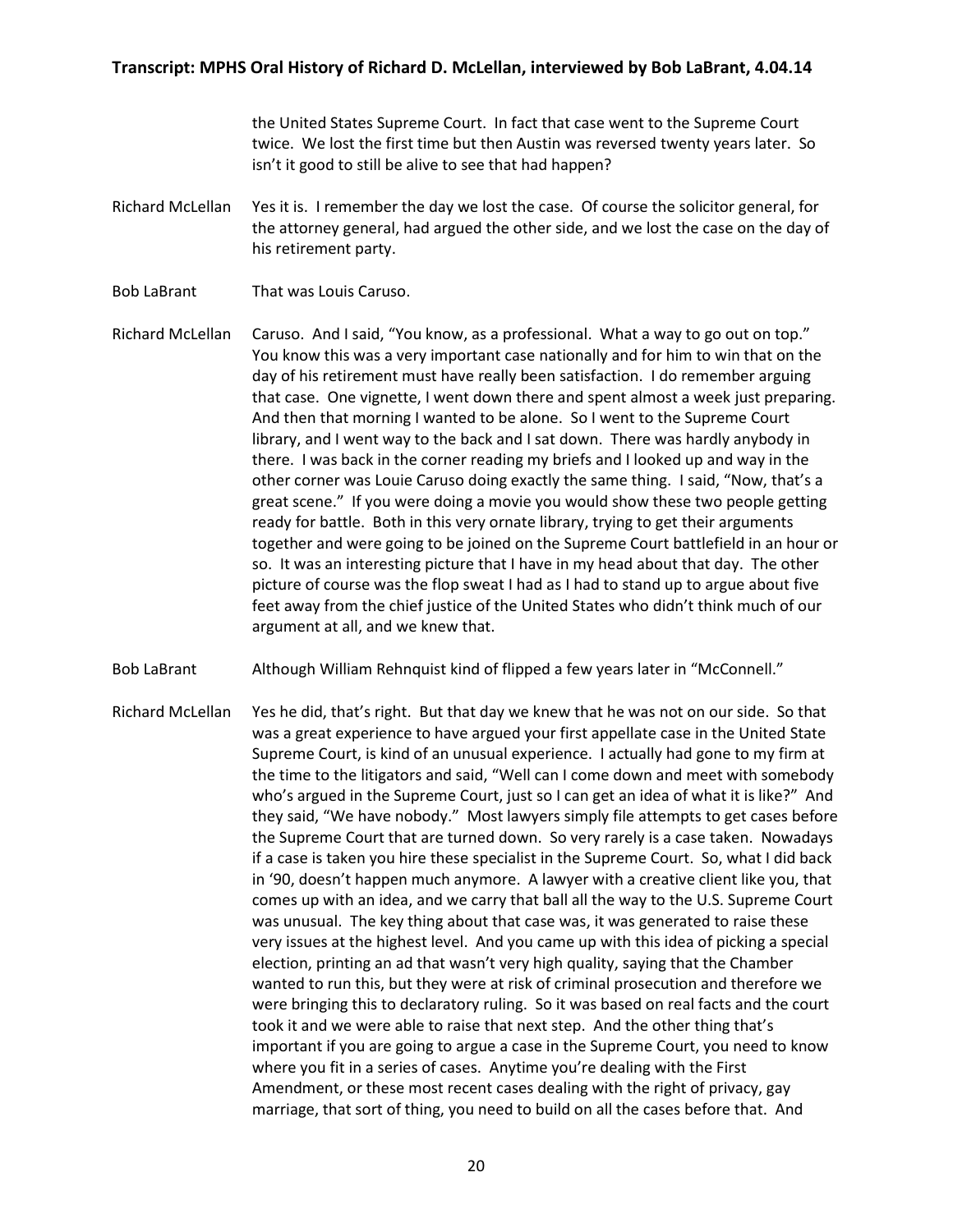that's what you brought and we refined. These series of cases, it began to say, there is such a thing as political speech. You can't restrict corporation from participating in ballot campaigns. You couldn't restrict certain other people, and we felt this was the next step, a big step to move toward allowing corporations to participate in independent expenditures, partisan on behalf of candidates.

Another little story that I'll tell is during that argument we met with all the groups that had files amicus briefs. And one of them was a group of the feminist groups. National Abortion Rights Action League, National Organization for Women. And I met with them. And they're very nice and they had their lawyer doing their briefs. And they said, "We're going to tell you the truth. We have tried to figure out a way for you to loose and us to win. Can we make an argument that we're more entitled to First Amendment rights, even though we're corporation, we're non-profit corporations?" But the Michigan Chamber was a non-profit. And they said, "We really tried, but we couldn't, so we're on your side." The ACLU was on our side. To me that was interesting how these Supreme Court cases and constitutional principles rarely breakdown on Republican, Democrat, Liberal, Conservative bases, and that's the trouble with reading the newspapers, if that's all you read. The press has to polarize everything and report it only that way. And of course the people in the system need to do that too. So, President Obama attacks the Supreme Court in a State of the Union speech on the Citizens United case. It's a very, very important decision and the most recent one that just came down also removing some of the limits. These are really just part of expanding political speech, and I've been involved in it for fifty years.

I did an editorial in Paw Paw High School that they wouldn't publish, in my school newspaper. The principal said, "We can't publish that." So I just printed it up and gave it to the teachers and they handed it around in the faculty room where they would go to smoke, because they agreed with me. And some of the other things we have done over the years. I'm pretty consistent in saying that political speech is something that is kind of at the core of the First Amendment and if you don't defend everybody's right, we see what happens in all these other countries, where they now are trying to crackdown on the internet. They are trying to crackdown on the press, and it happens. And then we have some people in this country trying to do the same thing. When they argued the Citizens United case, the assistant solicitor general said they asked him, "Does that mean under your interpretation, they could ban a book that talked about Hillary Clinton before the election?" And he said, "Yes." So the Obama administration is not a particular fan of the First Amendment. And they have a lot of other people. That's why these fights are worth fighting even if you're not terribly popular sometimes.

- Bob LaBrant Now you got a memento out of arguing a case before the United States Supreme Court. What did they give you?
- Richard McLellan Well, they give you a quill pen, that I believe I lost. I always had it on my shelf and I must have when I moved… it's either in a drawer some place… I didn't have it framed. If I'd won the case of course I would have had a framed picture of the holding and my quill pen, but we didn't win. It took twenty years for the court to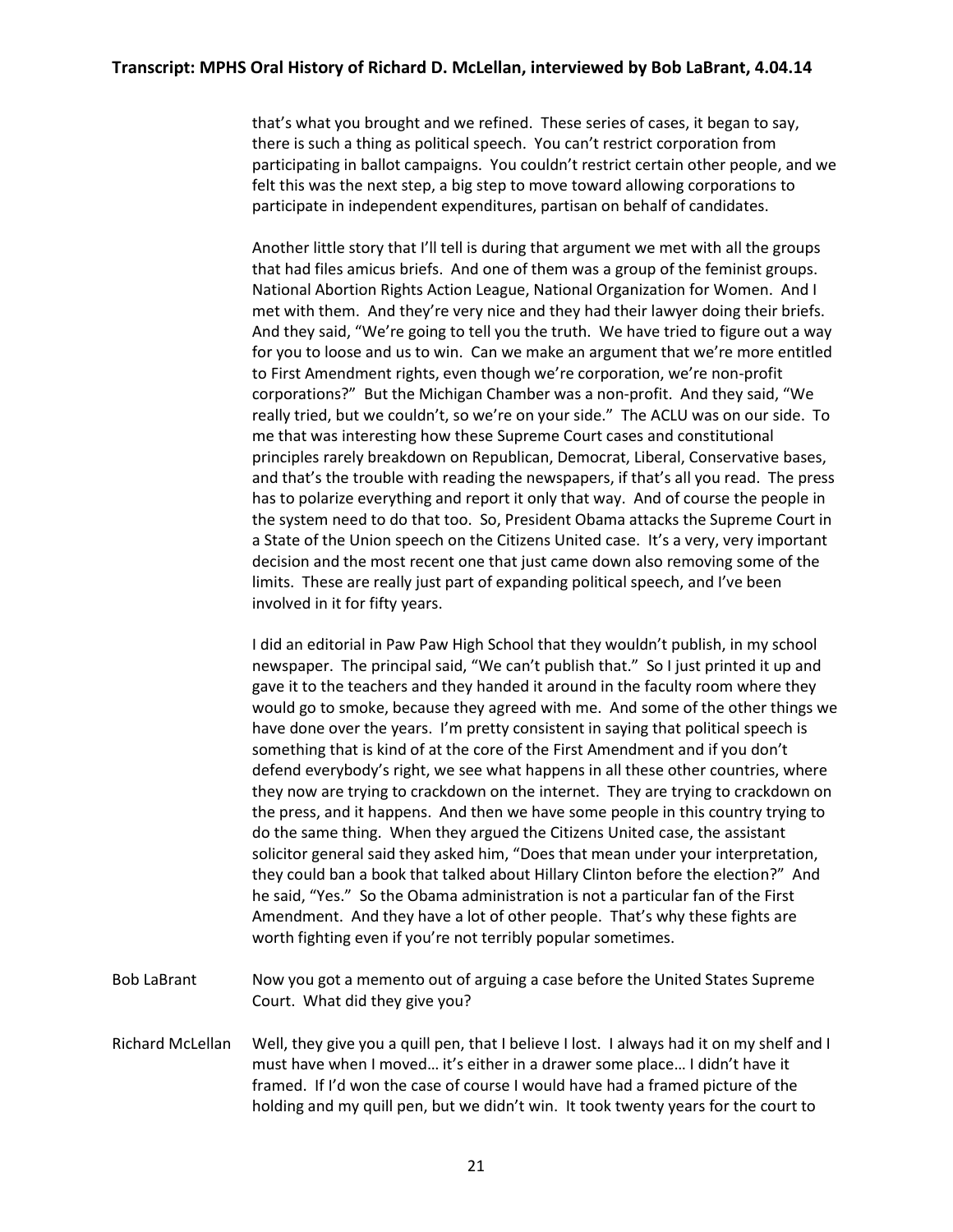issue the three most important words in my professional career: "Austin is overruled." When the court said that, you and I were vindicated. We were just twenty years early.

- Bob LaBrant Well let's move to another area, and that has to do with John Engler's election as governor. But before we get to John Engler's election as governor, let's go back to when he was still a state Senator and as Chairman of the Campaign Committee for Senate Republicans. You and he came up with the concept of the Senatorial Trust.
- Richard McLellan Right. We had the same issue of limitations. And therefore John Engler, then-Senator Engler, wanted to have a more coordinated campaign. He was unlike some of his predecessors. Senate Republicans had been in the minority for years and they were happy to stay in the minority. They just needed to elect their incumbents. John had a different view. He wanted to take over. So he wanted to raise more money and they didn't have a real vehicle for it. There were no caucus committees then. Every committee was subject to these limits, so we came up with this model of a Senatorial Trust which was similar to the COG. It was a system of committees that could work cooperatively, not unlike the AFL-CIO. I did a study of all the AFL-CIO committees. They were all in the same building. They all had the same treasurer. They were all different from a legal point of view. So we did that, and again, John wanted to win. So he spent some money to support Norm Shinkle in a primary, the kind of thing you have to do if you are serious about taking control, because if you have a weak primary opponent who wins the primary, then you have no chance to win. Unfortunately, Bob VanderLaan, the Senate majority leader, didn't agree. He was more of the old minority, "We don't spend money in primaries." And he filed a complaint against John Engler and removed him from the Appropriations Committee, which was a huge insult and slap. And John Engler and I spent about eight hours at Beggar's Banquet restaurant, which was kind of a political hangout then, and went through everything he did with the Senatorial Trust, with the campaign committee. And because I know all the laws, and we kind of went through everything, I figured you didn't do anything wrong. You had the authority. You did what was legally permitted. So I wrote a lengthy letter explaining all of that, and that went away. It just went away.
- Bob LaBrant This was a letter to VanderLaan?
- Richard McLellan Not to VanderLaan, to his lawyer.
- Bob LaBrant Okay.
- Richard McLellan And Leo Farhat, a prominent Republican lawyer who had always picked the judges in Ingham County for Gov. Milliken, and a good guy. And fortunately, Leo read that letter and said, "Oh well, I guess VanderLaan is wrong. There is nothing wrong here." So, a couple of things surprised me. One is when John Engler took over as governor, VanderLaan by then was a very prominent lobbyist, and John never held it against him. I would have just made that man's life unpleasant. But John Engler, like so many of the really good politicians, just don't; they forget and they move on because they are heading someplace. But I did talk to John the night before he was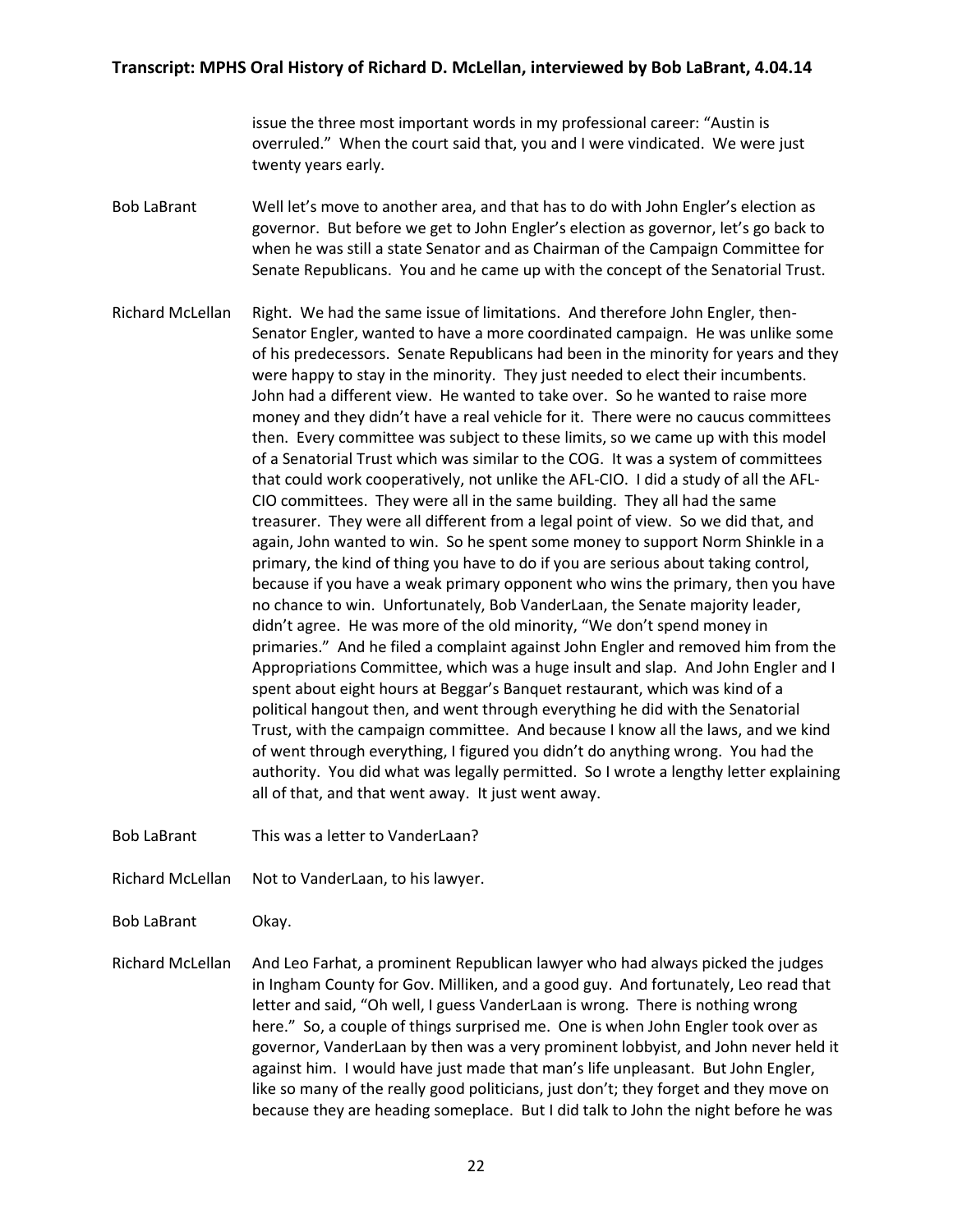sworn in. I drove him home because I'd been the transition director. We were sitting there and it was really cold, ya know it was December 31, and I said, "Well John, tomorrow you're going to be governor and I'm going back to practice law." Because I wasn't going in the administration and we just got talking about it. And I remember two things he said in that. He repeated what he had said many times. He said, "Well, George Romney told me to be bold." And he said, "I'm gonna be." He also said Gov. Blanchard had really frustrated him because he wouldn't do things. I think after he lost control of the Senate, Gov. Blanchard was somewhat shell-shocked. And John always felt there were more things that could have been done if they'd worked together, but they didn't. And then I asked him, I said, "Well John, you're going to be at the peak of your power and accomplishments tomorrow." I want to know your worst day in politics?" And I said, "I think it was when you got kicked off the Appropriations Committee." He said, "Absolutely." Because he had never lost, he had always defeated incumbents. That was the first time somebody sort of impugned his integrity, and really, to be removed from Appropriations, ya know, was just not done. And that's why it reflects the kind of guy John Engler was. It happened. He went ahead. VanderLaan left the Senate. John was minority leader for a couple three months and then became the majority leader and the Republicans have controlled the Senate ever since.

Bob LaBrant Thirty years.

Richard McLellan Thirty years, and that's quite an undertaking. I remember, I happened to be in Toronto when the Conservative Party fell after forty-two years in Canada. And I was with Senator Art Miller, and the premier was named Miller. And we got to sit in on the vote for premier. We met with the premier and he said, "Well come on over and watch. It's my last day." And they go through this motion of no confidence and it was just one of those historic periods where the conservatives lost power.Now, they'd had to be in coalition governments, but forty-two years is a long time to run the whole government of the province. That was an interesting time and I remember one time Senator Miller called me over. They were always trying to raise money, and he wanted me to give money to their caucus. Because I was a lobbyist and I had clients that would do it. I said, "Senator, I will not do that. You know I won't do that. You're going to use that money to try to defeat Republican incumbents. You know I'm not going to help you do that because that would put John Engler out of a Job." I said, "On the other hand I have to work with your people and there are several of them that I agree with. I'll write a check to some of the incumbent Democrats that I work with and that I respect. I know that means you have to give them less money, I know that, John Engler knows that, but that's the way it is." And I remember, Art Miller understood that.

Bob LaBrant You had a relationship with John Kelly?

Richard McLellan I had a relationship with John, now President Kelly and now Ambassador Kelly. He was just named U.S. Army Reserve Ambassador, which is a program of the U.S. Army, and he's been put in charge of a big program and I'm working with him on it. So John Kelly is another survivor over the years.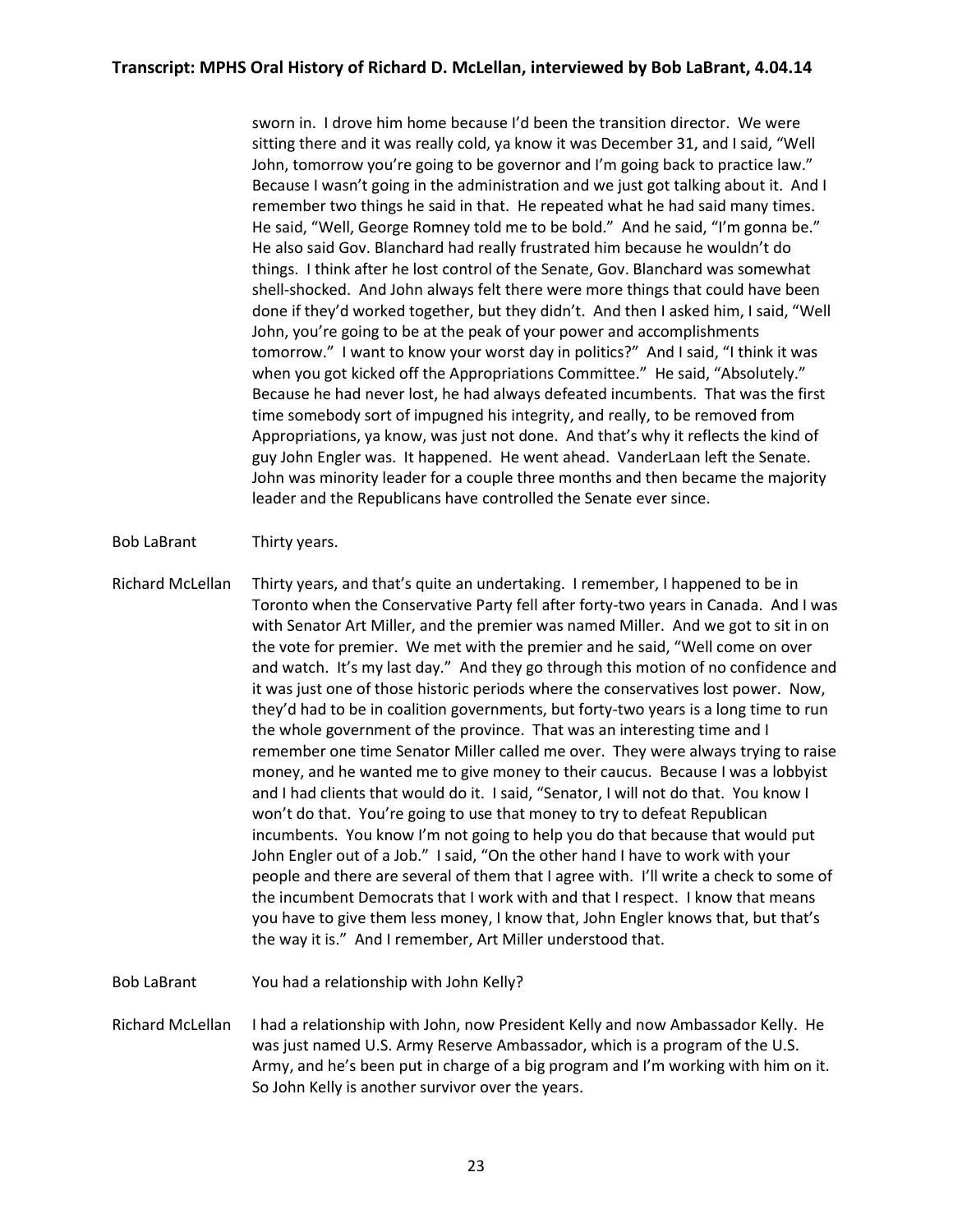- Bob LaBrant Were you in a meeting with John Kelly with the IRA?
- Richard McLellan We went to New York and had an apartment that Gordon Boardman's corporation had. John Kelly was there but he'd never show up at our meetings. We had all these meetings with the Federal Reserve Bank. We went down to the gold vault. But he was just never there, and then we found out later he was meeting with his Irish friends, let me just put it. I was never at a meeting with the IRA. In fact I was never in a meeting with anybody Irish except John Kelly, John Francis Kelly.
- Bob LaBrant Richard, let's return to 1990 and the gubernatorial election year. Did you think that John Engler was going to defeat Jim Blanchard?
- Richard McLellan I wanted him to, but I didn't think he would.
- Bob LaBrant Had you over the course of the campaign talked at all about transition?
- Richard McLellan No, we really hadn't. I would go to brunch with him. Sometimes you now, a little time off and we'd just go. And I would just say, "John, tell me how you're going to win again?" Because he never wavered. It was the night of the election. After the election, Wednesday night, we went to dinner with the Peros, and John and his new fiancée. And I said at the time, "John I'll do anything you want me to do now that you're governor-elect, except a job. I don't want a job." And the next day, Dan Pero, who became the chief of staff, and the governor-elect came over and he said, "Okay, we want you to be transition director." That was on Thursday. On Friday we had our first meeting with the outgoing governor. So we all went over, and that was as you might suspect, a very tense meeting. I remember that we were waiting for Gov. Blanchard to come in. He came in and said two things that I remember. He said, "Well, my staff thinks we should declare it a tie, but John you won." And then he also said, "They just told me that Richard's going to be the transition director, and my people say they can trust him." And that was really a good thing to say because after this acrimonious campaign, we then had to be an outgoing governor and an incoming governor, and we had to work together. So I was the transition director and probably the most satisfying two months of my professional career in terms of helping a governor and a guy I respected and liked, put together an administration. We did some things I don't think have been done before, but the National Governors Association has used them in their New Governors School.

One thing we did, we created probably the best law firm in the country. We got all the top lawyers who all agreed to help us do it. And we did research for example, on every power of a governor under federal law. Nobody had put all that together, but John Engler wanted to know what his powers were. So Nancy Edmunds, now a federal judge, put together this report on powers of the governor. This business of reorganization of the executive branch that I had done on the governor's staff in 1972, a Blanchard official had stolen this memo from the archives and brought it over to me. I gave it to the governor-elect and I said, "John this is what I've been talking about. You have more power than you think." The next day he told me to go tell Bill Whitbeck that he had to stay after January first. He was my legal counsel with transition. He had to go to work for the governor as special counsel for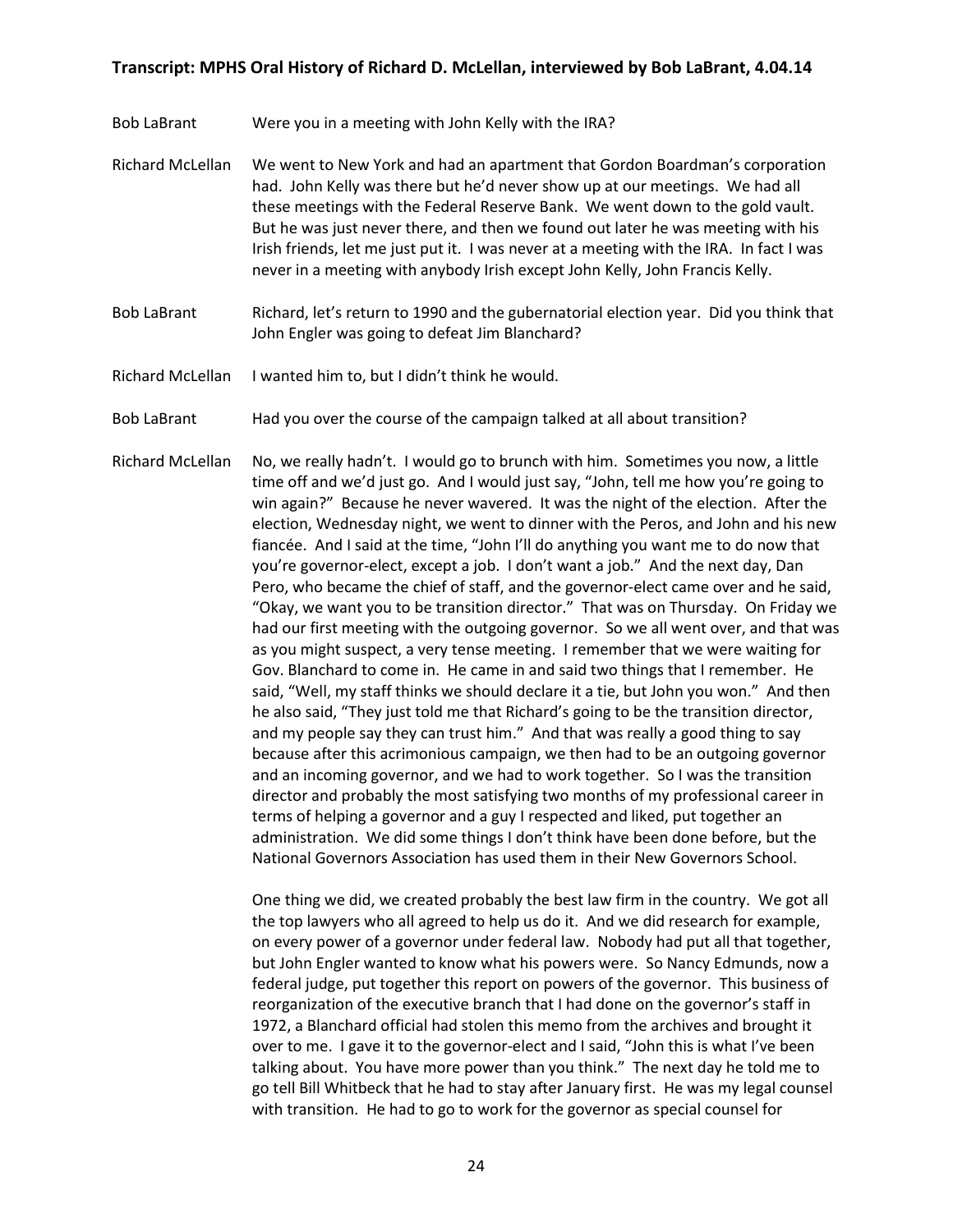reorganization. And from that came all of this reorganization of the executive branch by the governor, unilaterally under his executive authority. That had never been done, by Romney, by Milliken or by Blanchard. So John started this complete remake of the executive branch. And of course it was challenged and he had to go to court and get it approved. The Supreme Court upheld everything he did. He almost never lost a case.

Picking the cabinet was interesting because we would interview them – the political people – myself and others. And then we would turn them over to Pete Ellsworth who would meet with them privately and ask the tough questions. You learn a lot of things. You learn how squeaky clean some people are like Doug Roberts who became state treasurer. And I remember telling Doug, "There is nothing that you have done wrong in your entire life that we can find."

Bob LaBrant That's because his dad was a Secret Service…

Richard McLellan …a Secret Service man. There were others that you said, "What were you thinking that you would turn in your resume?" "Well I'm a Republican and I should get this job." One thing about the transition, we had a party Friday night, and I was driving out to it at the Kellogg Center. I said, "Oh my God. I'm going to be the second-most popular guy here, because I control the jobs." I don't control them, but I control the recommendations to the governor-elect. And I said, "I have to have a staff." I had no staff. I had nothing. We had no office. I'm the transition director. So I'm driving out to the Kellogg Center. I came up with two names. I said I need a deputy and I need a legal counsel. Well, Bill Whitbeck had been my partner and he was quote "writing a book" at the time, meaning he was unemployed. And then I thought of Carol Viventi. Carol had been the governor's secretary and they had gone to law school together. She was an Asian American, and she was a woman. She was a lawyer and she was clerk of the Joint Committee on Administrative Rules, so she knew the structure of government in somewhat the same way that I did. I said, "She'd be the perfect deputy." By the time I got to that party she'd had two job offers already with a lot more money. And I said, "No, no you are not taking"… I said, "You are going to go to work for the governor-elect, and you're going to be my deputy." And she was. So that period of time would be like a hundred-hour weeks. It was very, very hard work but to create an administration and a run-up, and we had two sides of the building. We had the inaugural proceedings and that was another huge undertaking that you have to do. One thing people forget is what happens when a new governor is elected. If he or she doesn't have plans, and of course we had no plans, but we had a governor who had been in government for twenty years. He had his own office in the Capitol. He had his staff. So we had it easier than most people. The first thing I did that weekend, before Monday, I drafted transition principles on ethics and confidentiality and all that. And some of those have been reprinted and used by governors ever since. Because John Engler would go to the New Governors School every two years and give this lecture that I would help prepare. We'd dig out the old stuff that we'd done, things like operating principals. One of the principles was if you are on the staff of the transition team you are never quoted in the press. Period. Well one young guy got quoted by some environmental newspaper up North and we saw it. And he was driving back down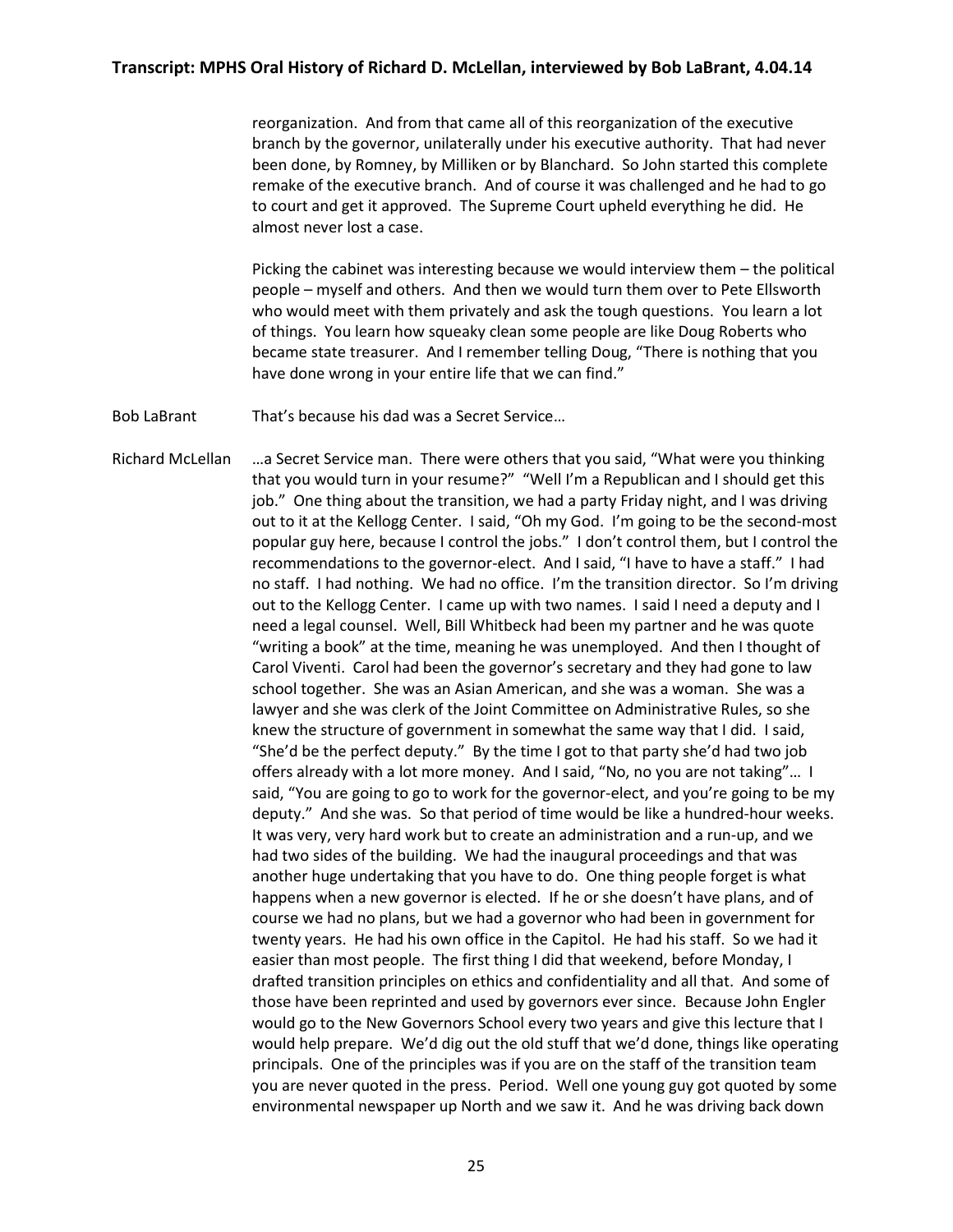and I called him up and I said, "You are off the transition team." He said, "Why, what did I do?" I said, "Well, I saw your name in the paper. You talked to this editor." "Well I was just trying to get information for the transition." I said, "No, no that's not the rule. The rule is you are not quoted." And he was a young guy that worked for the Republican staff. It was probably unfair. Well it wasn't unfair, he broke the rule, but everybody new after that, McLellan meant what he said. The other thing they kept looking for was our hit list. They were confident that John Engler had a hit list of people. And I said, "No, the only list we have is if you are a Democrat, and if you're unclassified, you're done." And I had just sent a letter to all of them. There was another subset and those were Republicans who had gone to work for Blanchard. And they had my special attention, because I just wanted to make sure they knew and everybody else knew if you were a turncoat you were gone. And a couple of them had the chutzpah to come over and think that it was an interview to stay in the job. And it wasn't. It included some good friends of mine like Larry Meyer who had been commerce director and had been one of my big clients. And fortunately he had taken a leave of absence and he was going back, and he knew it. He knew, so there was no problem with Larry, but there were some that didn't. So those are some of those great things about our political system.

When John Engler left office he really went out of his way to accommodate incoming Gov. Granholm. It didn't matter to him if they agreed or didn't agree. He felt, from an institutional point of view, he had an obligation to pass it along, and I think she did the same when she left office. So that's one of the better things in our highly partisan environment, gubernatorial transitions as well as presidential, are part of the political system that you can be proud of. Now, it doesn't mean there aren't some people who are disappointed because they lose their job, especially if you worked for Jim Blanchard and thought he was going to win. That's the tough one. When Milliken left, when Granholm left, when Engler left, everybody knew they were leaving. Jim Blanchard – those people didn't think he was going to lose.

- Bob LaBrant Well he left scores of positions unfilled.
- Richard McLellan It really helped our present attorney general because Gov. Blanchard didn't fill the Ag Commission. The governor (Engler) was able to fill it and they picked Bill Schuette as the Ag Director. So he then used that and is now our Attorney General.
- Bob LaBrant Let's move ahead, during the Engler years. Why don't we talk about the two public policy issues that you were deeply involved in, and I think both went to the state Supreme Court. The first was charter schools.
- Richard McLellan Well charter schools: I was retained by Doctor DeWeese. He had a group called Teach Michigan that was proposing some school of choice ideas. He was paying me at the time. The governor comes in and he wants to do charter schools. They actually passed the Charter School Law that I had never read. And I read it and I said, "This is completely unconstitutional. I mean you're proposing things that don't make sense." And I asked Lucille Taylor of the governor's legal counsel, I said, "Lucille?" Because they were usually very careful. The governor was a lawyer. Well this was during Proposal A, when Proposal A was being considered. She just said, "I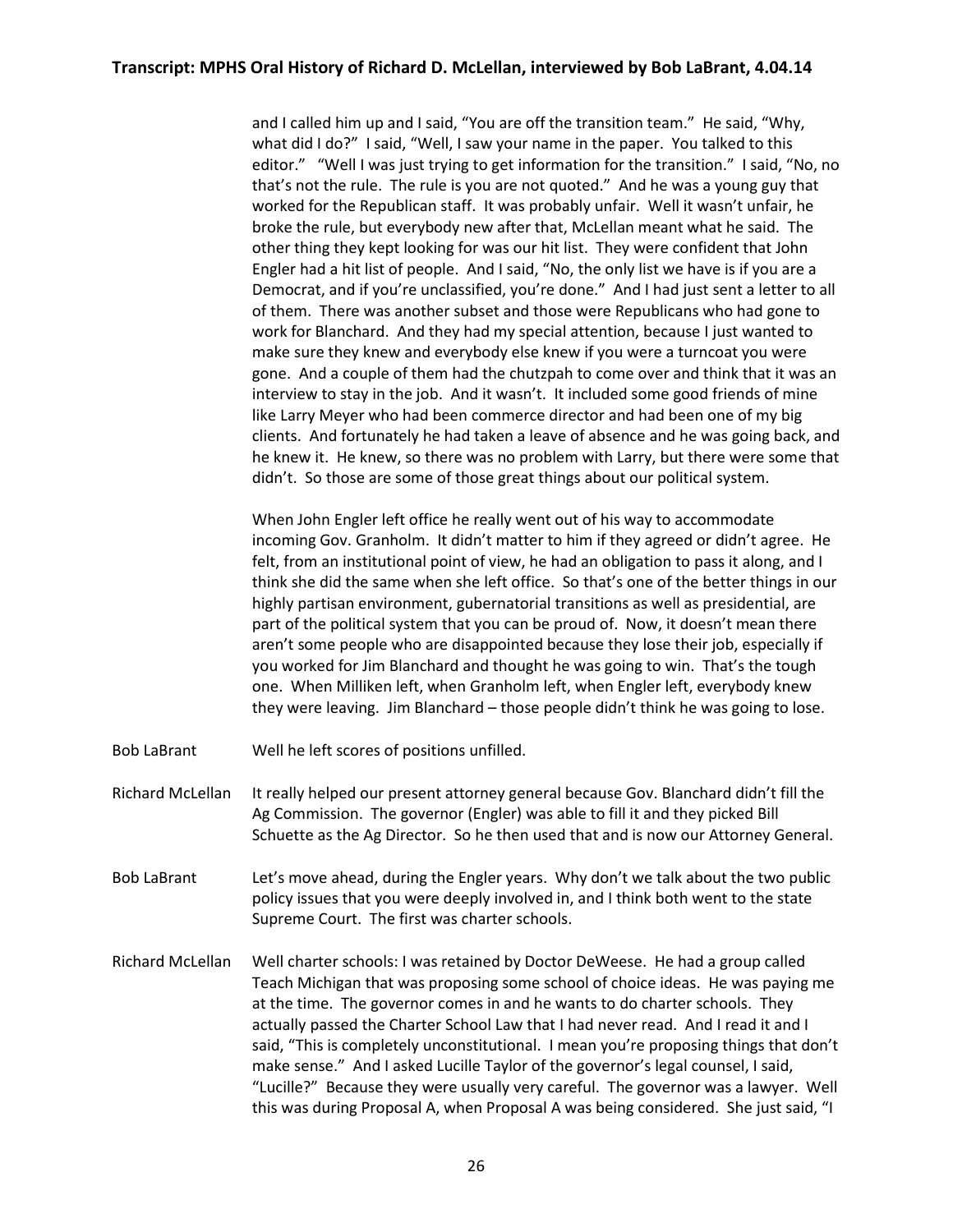just didn't have time to read it." And they signed it. So I went to the governor, and I said, "This is unconstitutional. You have to do it again." Good news is, they decided to do it again. Dick Posthumus and some of the Democrats, including John Kelly, said, "We want to take a Democratic bill and pass it so that we have a piece of Charter Schools." So I worked with the Legislature. Got it passed. I used the Charter Schools idea as an example of what's been fortunate for me, and that's the life cycle of legislation, public policy. I got in on the ground floor to draft that bill. I then had to help implement it. And I had Len Wolfe, who was then a young associate in the firm, draft the first set of forms. And I said, "Len, whatever you draft will be around forever." Because whoever does the first set of forms, everybody copies it. Then we got sued. And I said, "Well, now we have to defend the law." So to be able to write a law, implement the law, and then defend the law in the state Supreme Court and win, and then continue to represent people in the whole school-change era, is quite professionally satisfying. A lot of times lawyers only get a slight window on that process. But to have basically lived with that for all those years…and school of choice continues to be a battle. I continue to be beaten up by the press trying to help the new governor (Snyder) on his school reform ideas. And he's taken them far beyond where Gov. Engler was. Public education, and public schools and education choice continue to be a battle and will continue to be.

Bob LaBrant If you don't mind I'd like to get a little personal. You first discovered that you had arthritis when you were thirty, and you've lived now over forty-some years with that illness. But frankly, I think most observers know you've lived a very, very full life. Even with what could have been a very debilitating disease. Would you like to comment on that?

Richard McLellan I always say this: "I'm lucky I'm a lawyer." If you just look at my hands. What if I was a brick layer or piano player? I'd be unemployed, but I'm a lawyer. All I have to do is move my mouth. And I type with two thumbs. My secretary would laugh and she'd say, "I can't believe how fast you type." I said, "When I was a journalism student, journalists just typed with two fingers. I just had to switch to thumbs." You hear this from other people who have much more severe disabilities than I do: "Once you get it and accept it," I don't want to say it can enrich your life, but, "It doesn't have to limit it except in the ways that you do." I made a decision, and I think I told you this before. I was at a show and there was a blind musician. And somebody asked him how it limited him as a blind musician? He said, "Well it really doesn't. I treat my blindness as an inconvenience." And I said, "You know, that's what I'm going to do. I'm going to say it's an inconvenience." And even though I've had ten operations and fixed all kinds of things, arthritis doesn't kill you. It limits you, particularly if you want to be a golfer or like I say, a piano player. But for me it has been just part of my life, and I also learned early on, people do not like whiners. They do not want to hear about pain that you have, and so, why ever mention it? One day I was driving with my sister and she said, "Well, you never talk about how much it hurts." Because my feet really hurt that night. She said, "Well what's it like?" I said, "Mary, I never talk about it, but if you want to know I'm going to tell you." I said, "It's like I'm being strapped down on a table and Doctor Mengele, the Nazi doctor, is walking in with a rusty ice pick and jamming it in the bottom of my feet. It hurts like that." She says, "Ohhh, I wish you hadn't told me." I said, "That's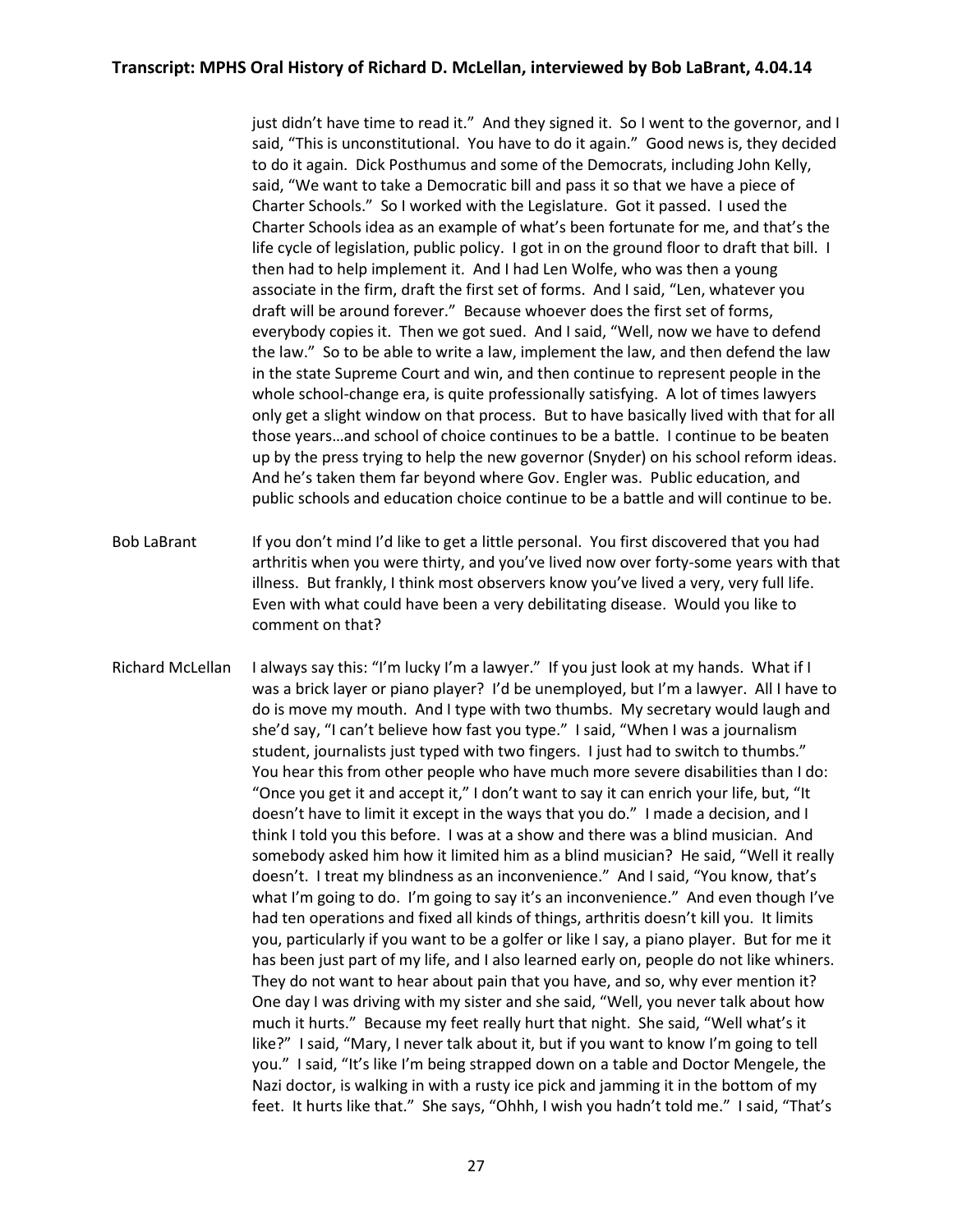why I never tell people." Because it used to be quite painful. It's really not now. I was lucky. The first time I had my ankle fused, I had to go six months without weight-bearing, and a friend of mine let me move into his house, because he had a one-story house. He had 24-hour security. He had a cook and maids and all of that, and it was the governor. So I lived for a month in the governor's residence. And I used to go to work on my little electric cart. So the CATA bus would pull up to the governor's residence. Pick me up. Take me to work and about the third day the bus driver said, "Excuse me sir, who are you?" He said, "We don't normally come to this neighborhood. And we pick you up every day and we bring you back." And I said, "Well, I had this operation and I can't live at home. I live in a two-story house. And the governor and Michelle are friends of mine and they said 'Well we live in a one story house. You can come over.'" So I stayed there until I got a lift put in my house. So it is an inconvenience particularly when you're in a wheelchair and you're limited. But I just got back from Antarctica and I took crutches when I'm walking on ice and so on. So there're things that you can continue to do. I've met people with arthritis that have it very, very severe, and they can be real role models for you. Because you say, "Ohhh." It's like, I think anybody has a limitation. You always find somebody that's got it worse. Then you can say, "Oh, okay, I can do this. If they can do it, I can do it." And I've found many people over the years that do that. So yeah, I do have arthritis. It doesn't kill you. It's an inconvenience. And I'm lucky, I'm a lawyer and I live and practice right in one town, although I do travel a lot. I think that's one of the biggest challenges sometimes is traveling, cause I like to travel. I do have limitations, but that's a quick summary of my arthritis.

- Bob LaBrant Richard I'm going to kind of rap this up, but in some ways you remind me of that person in the Dos Equis commercial. You're the most interesting man in the world if we take a look at Richard McLellan outside of the practice of law and public policy. You've been to a lot of countries. I think you are a tribal chief if I remember correctly.
- Richard McLellan I am.

Bob LaBrant And why don't you tell us a little bit about being a tribal chief?

Richard McLellan Well in 1974 George Cushingberry was a 21-year-old legislator and he introduced me to a guy named Obi Nwankwo who was a Nigerian. This was during the oil embargo. So Obi convinced me that I could become a billionaire by going over to Nigeria and making tons of money. Well I started to go to Nigeria and met a guy named John Umenyiora, now His Royal Highness John Ezedioramma Ositadimma Umenyiora, the Igwe of Ogbunike.

> And I got interested in West Africa. Over the years I have been back to Nigeria a number of times. I went with Colin Powell to the elections. I also then got involved, through Gov. Engler, with President Rawlings of Ghana. And I've been to Ghana a number of times and I've helped President Rawlings on some things. And then most recently I got a phone call from His Royal Highness, who's the Nigerian, who said, "Would you go meet the president of Sierra Leone?" So I flew over there and met with the president of Sierra Leone for two days before I had to fly back and meet